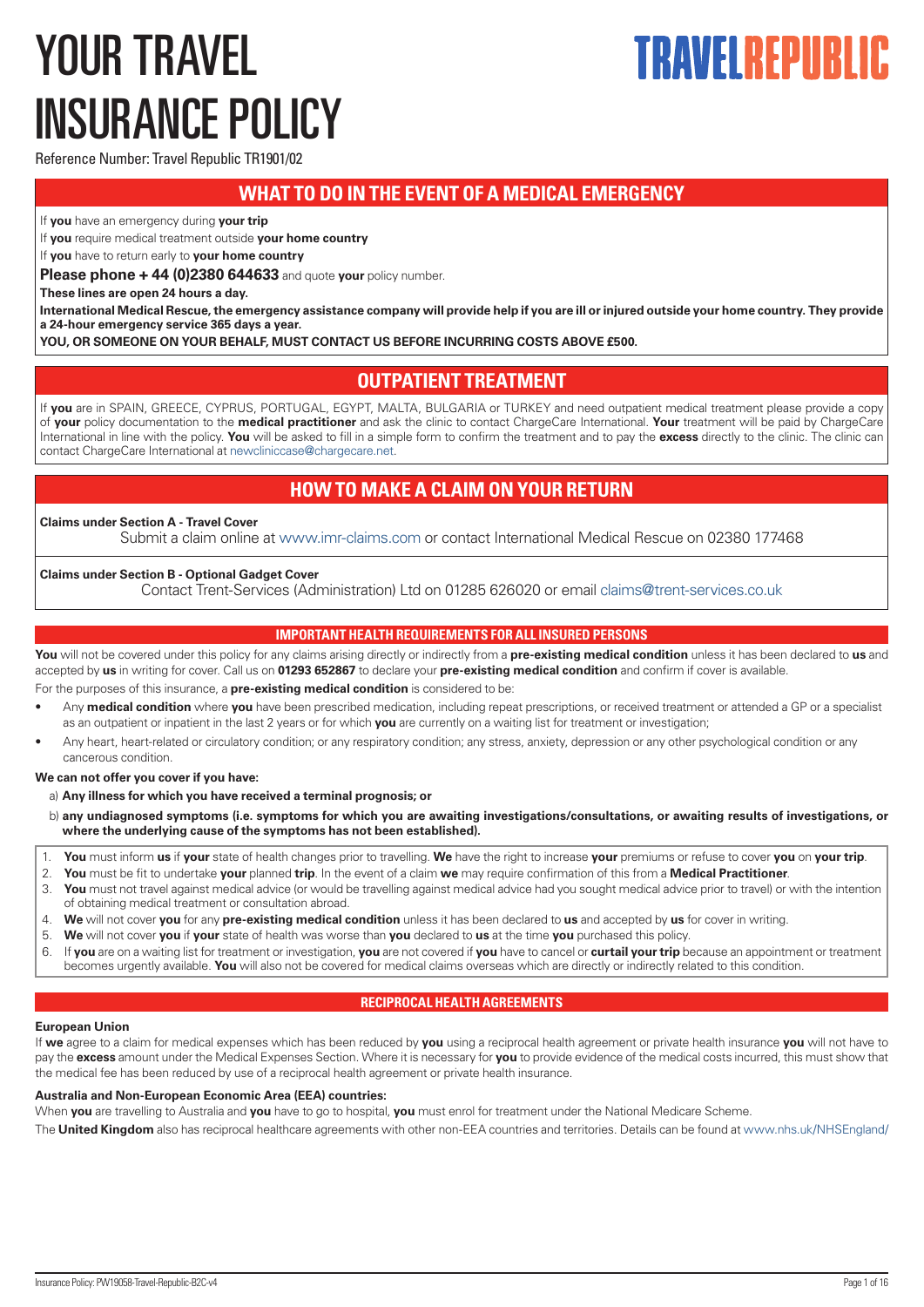| <b>CONTENTS</b>                                                                                                                                                                                                                |          |                                           |      |
|--------------------------------------------------------------------------------------------------------------------------------------------------------------------------------------------------------------------------------|----------|-------------------------------------------|------|
| <b>Section</b>                                                                                                                                                                                                                 | Page     | <b>Section</b>                            | Page |
| What to do in the Event of a Medical Emergency                                                                                                                                                                                 |          |                                           |      |
| Outpatient Treatment                                                                                                                                                                                                           |          | Personal Possessions And Baggage          |      |
| How to Make a Claim On Your return                                                                                                                                                                                             |          |                                           |      |
| Important Health Requirements For All Insured Persons                                                                                                                                                                          |          | Loss Of Passport                          |      |
| Reciprocal Health Agreements                                                                                                                                                                                                   |          |                                           |      |
| Summary Of Cover experience of the contract of the contract of the contract of the contract of the contract of                                                                                                                 |          |                                           |      |
| TRavel Republic                                                                                                                                                                                                                |          | Personal Accident                         |      |
| The Insurers                                                                                                                                                                                                                   |          |                                           |      |
|                                                                                                                                                                                                                                |          | Legal Expenses                            |      |
| Eligibility Criteria                                                                                                                                                                                                           |          |                                           |      |
| Non-Travelling Relatives                                                                                                                                                                                                       |          | Eurolaw Legal Advice                      |      |
| Trip Duration Limits                                                                                                                                                                                                           |          | How to make a complaint                   | 10   |
| Geographical Locations                                                                                                                                                                                                         |          | Optional Additional Cover To Section A    |      |
| Pregnancy & Childbirth                                                                                                                                                                                                         |          | <b>Optional Excess Waiver</b>             |      |
| Cover                                                                                                                                                                                                                          | $\Delta$ |                                           | 11   |
| Your Premium                                                                                                                                                                                                                   |          |                                           |      |
| Your Duty Of Disclosure                                                                                                                                                                                                        |          | Winter Sports Cancellation Or Curtailment |      |
| Annual Multi-Trip Renewal                                                                                                                                                                                                      |          | Skis, Ski Equipment & Ski Pass            | 12   |
| Fraud.                                                                                                                                                                                                                         |          | Piste Closure                             |      |
| Complaints                                                                                                                                                                                                                     |          | Avalanche Or Landslide                    |      |
| Financial Services Compensation Scheme                                                                                                                                                                                         |          | Ski Hire.                                 |      |
| Privacy Notice                                                                                                                                                                                                                 |          | Optional Sports And Activities Cover      |      |
| Meaning Of Words. The Contract of the Contract of Words and The Contract of Words and The Contract of The Contract of The Contract of The Contract of The Contract of The Contract of The Contract of The Contract of The Cont |          |                                           |      |
| Your Cover                                                                                                                                                                                                                     |          |                                           | 13   |
| Section A - Travel Cover                                                                                                                                                                                                       |          |                                           |      |
| Cancellation And Curtailment                                                                                                                                                                                                   |          | How to make a claim                       |      |

# **SUMMARY OF COVER**

|                                                    | <b>Essential Cover</b>                                              |                                          | <b>Super Cover</b>                                                  |                                          | <b>Super Plus Cover</b>                                             |                                          |
|----------------------------------------------------|---------------------------------------------------------------------|------------------------------------------|---------------------------------------------------------------------|------------------------------------------|---------------------------------------------------------------------|------------------------------------------|
| <b>Cover</b><br>Per person unless otherwise shown. | Limits up to                                                        | <b>Excess</b><br>per person<br>per claim | Limits up to                                                        | <b>Excess</b><br>per person<br>per claim | Limits up to                                                        | <b>Excess</b><br>per person<br>per claim |
| Cancellation and Curtailment                       | £1.000                                                              | £130                                     | £2.000                                                              | £110                                     | £5.000                                                              | £100                                     |
| Emergency Medical and Repatriation Expenses*       | £3.000.000                                                          | £130                                     | £5,000,000                                                          | £110                                     | £10.000.000                                                         | £100                                     |
| <b>Emergency Dental Treatment</b>                  | £250                                                                | £130                                     | £250                                                                | £110                                     | £500                                                                | £100                                     |
| Hospital Benefit                                   | £25 per complete 24 hours of<br>impatient treatment<br>(up to £500) | Nil                                      | £25 per complete 24 hours of<br>impatient treatment<br>(up to £500) | Nil                                      | £25 per complete 24 hours of<br>impatient treatment<br>(up to £500) | Nil                                      |
| Personal Possessions and Baggage                   | £750                                                                |                                          | £1,000                                                              |                                          | £2,000                                                              |                                          |
| • Single Item Limit                                | £100                                                                | £130                                     | £150                                                                | £110                                     | £300                                                                | £100                                     |
| • Valuables Limit                                  | £100                                                                |                                          | £150                                                                |                                          | £300                                                                |                                          |
| • Delayed Baggage                                  | £50 for each full 12 hour delay<br>(Max £100)                       | Nil                                      | £75 for each full 12 hour delay<br>(Max £100)                       | Nil                                      | £75 for each full 12 hour delay<br>(Max £100)                       | Nil                                      |
| • Cash Limit                                       | £100                                                                | £130                                     | £100                                                                | £110                                     | £200                                                                | £100                                     |
| <b>Loss of Passport</b>                            | £150                                                                | £130                                     | £150                                                                | £110                                     | £250                                                                | £100                                     |
| <b>Travel Delay</b>                                | £10 for each full 12 hour delay<br>(Max £100)                       | Nil                                      | £20 for each full 12 hour delay<br>(Max £200)                       | Nil                                      | £20 for each full 12 hour delay<br>(Max £200)                       | Nil                                      |
| Missed Departure                                   | £500                                                                | £130                                     | £750                                                                | £110                                     | £1.000                                                              | £100                                     |
| Personal Accident • Permanent Total Disablement    | £10,000                                                             | Nil                                      | £10,000                                                             | Nil                                      | £25,000                                                             | Nil                                      |
| • Loss of Limb(s) / Eye(s)                         | £10.000                                                             | Nil                                      | £10.000                                                             | Nil                                      | £25.000                                                             | Nil                                      |
| • Death                                            | £10.000                                                             | Nil                                      | £10,000                                                             | Nil                                      | £25.000                                                             | Nil                                      |
| <b>Personal Liability</b>                          | £1,000,000 per policy                                               | £200                                     | £2,000,000 per policy                                               | £200                                     | £2,000,000 per policy                                               | £200                                     |
| <b>Legal Expenses</b>                              | £25,000 per policy                                                  | £130                                     | £25,000 per policy                                                  | £110                                     | £25,000 per policy                                                  | £100                                     |
| <b>Optional Winter Sports Cover</b>                |                                                                     |                                          |                                                                     |                                          |                                                                     |                                          |
| Loss or damage to ski equipment (owned)            | £500                                                                | £130                                     | £500                                                                | £110                                     | £1,000                                                              | £100                                     |
| • Single Item Limit                                | £250                                                                | <b>NA</b>                                | £250                                                                | <b>NA</b>                                | £500                                                                | <b>NA</b>                                |
| Loss or damage to ski equipment (hired)            | £250                                                                | £130                                     | £250                                                                | £110                                     | £300                                                                | £100                                     |
| Ski Hire                                           | £20 per complete 24 hours<br>(Max £200)                             | Nil                                      | £20 per complete 24 hours<br>(Max £200)                             | Nil                                      | £20 per complete 24 hours<br>(MaxE500)                              | Nil                                      |
| Ski Pack                                           | £75 per complete 24 hours<br>(Max £300)                             | Nil                                      | £75 per complete 24 hours<br>(Max £300)                             | Nil                                      | £75 per complete 24 hours<br>(Max £450)                             | Nil                                      |
| <b>Piste Closure</b>                               | £20 per complete 24 hours<br>(MaxE200)                              | Nil                                      | £20 per complete 24 hours<br>(MaxE200)                              | Nil                                      | £20 per complete 24 hours<br>(MaxE400)                              | Nil                                      |
| Delay due to avalanche or landslide                | £25 per complete 24 hours<br>(Max £250)                             | Nil                                      | £25 per complete 24 hours<br>(Max£250)                              | Nil                                      | £25 per complete 24 hours<br>(Max £250)                             | Nil                                      |

**\* Emergency Medical and Repatriation Expenses** - For travel to the United States of America **we** will only pay for necessary emergency medical treatment, surgical, hospital, ambulance and nursing fees and charges. This means costs that are incurred for approved, eligible medical services or supplies up to 150% of the published medical rates for the same or similar treatment as payable by US Medicare.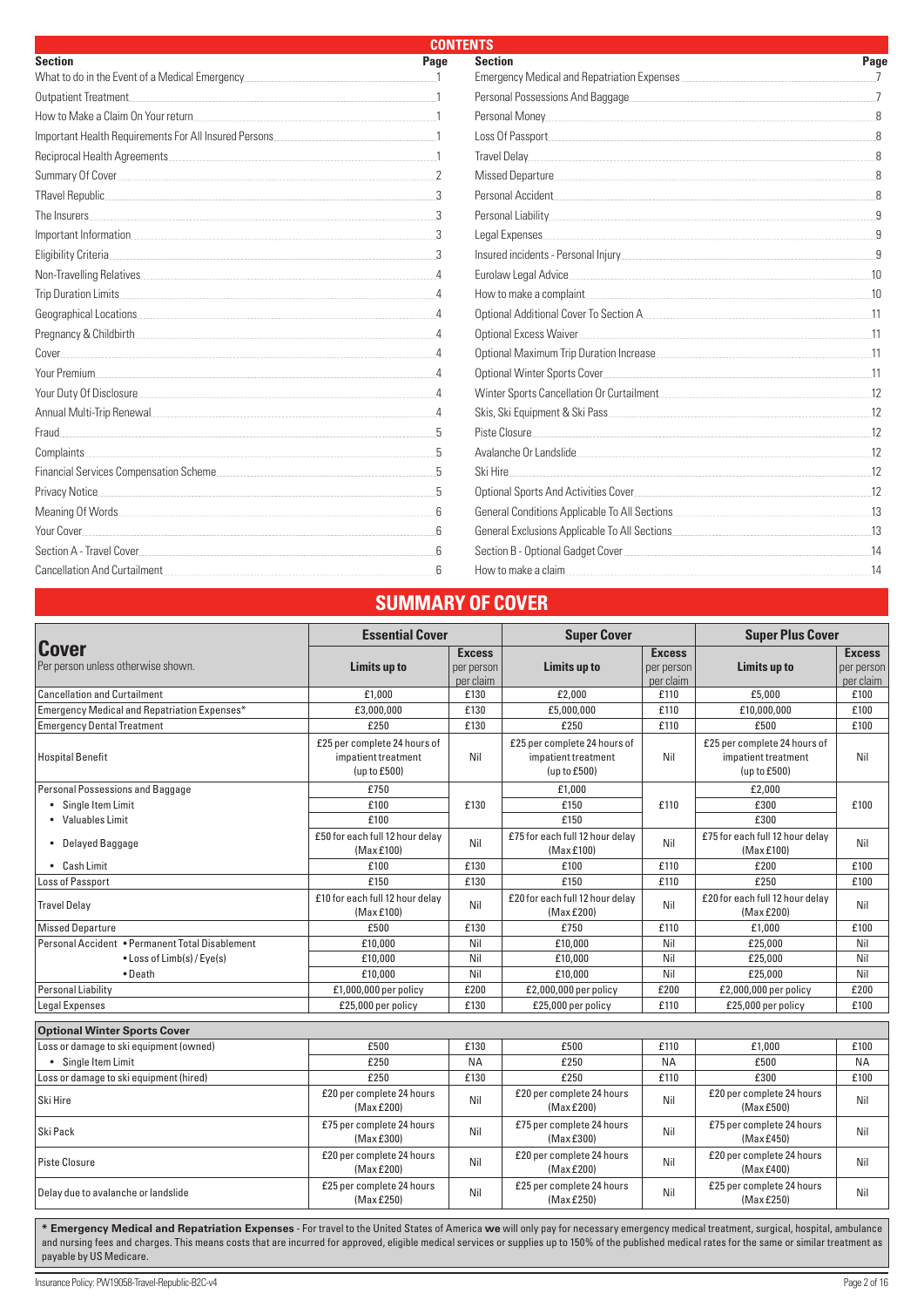# <span id="page-2-0"></span>**SECTION B - OPTIONAL GADGET COVER SUMMARY Level of Cover Number of Gadgets Covered Total Replacement/Repair Value**  For all Gadgets<br>  $f(t) = 1,000$ <br> **Excess**<br>  $f(t) = 1,000$ <br> **Excess LEVEL ONE** 3 Gadgets **2008 1000 1500 1500 1500** Single Article Limit **Example Article Limit**  $f(1,000)$  **Example Article Limit E50** Unauthorised calls, texts and data use  $\qquad \qquad$  £100  $\qquad \qquad$  £100  $\qquad \qquad$  £50  $\qquad \qquad$  £50  $\qquad \qquad$  £50  $\qquad \qquad$  £50  $\qquad \qquad$  £50  $\qquad \qquad$  £50  $\qquad \qquad$  £50  $\qquad \qquad$  £50  $\qquad \qquad$  £50  $\qquad \qquad$  £50  $\qquad \qquad$  £50  $\qquad \qquad$  £50 Single Article Limit for Laptop **E1,000** £1,000 £50 **LEVEL TWO** 5 Gadgets 5 Galuets **5 Gadgets 1999** Single Article Limit **Example 2 Example 2 Example 2 Example 2 Example 2 E50** Unauthorised calls, texts and data use **E100 E100 E100 E100 E100 E100 E100 E100 E100 E100 E100 E100 E100 E100 E100 E100 E100 E100 E100 E100 E100 E100 E100 E100 E100 E100** Single Article Limit for Laptop **EXECUTE:**  $\frac{2,000}{2}$  **EXECUTE:**  $\frac{2,000}{2}$  **EXECUTE:**  $\frac{250}{2}$ **LEVEL THREE** *TGadgets CO<sub>2</sub> ESQUEL THREE ESQUEL THREE <i>ESQUEL* **ESQUEL ESQUEL** Single Article Limit **Example Article Limit**  $f(0,00)$  **E50** Unauthorised calls, texts and data use **E100** £50 Single Article Limit for Laptop **EXALL 2000** £50

Limits stated are on a per claim basis and are not cumulative across the period of insurance, unless otherwise stated.

# **TRAVEL REPUBLIC**

This policy has been arranged by Travel Republic which is an appointed representative of Rock Insurance Services Limited (ROCK). Rock Insurance Services Limited is authorised and regulated by the Financial Conduct Authority (FCA). ROCK's FCA registration number is 300317.

**You** can check the regulatory status of ROCK by visiting <http://www.fca.org.uk/register> or by telephoning 0800 111 6768. ROCK is the administrator of this policy and has brought together a number of different insurers to provide the following benefits.

# **THE INSURERS**

The insurer details provided below can be checked on the Financial Services Register by visiting: [www.fca.org.uk](http://www.fca.org.uk) or contacting the Financial Conduct Authority on 0800 111 6768.

# **INSURER DETAILS FOR SECTION A - TRAVEL POLICY**

This insurance is underwritten by Ageas Insurance Limited in respect of all sections of cover, other than the Legal Expenses section which is underwritten by DAS Legal Expenses Insurance Company Limited.

Ageas Insurance Limited is authorised by the Prudential Regulation Authority and regulated by the Financial Conduct Authority and the Prudential Regulation Authority, Financial Services Register no 202039.

Registered Address: Ageas House, Hampshire Corporate Park, Templars Way, Eastleigh, Hampshire, SO53 3YA

Registered in England and Wales. Company Number 354568. [www.ageas.co.uk](http://www.ageas.co.uk)

DAS Legal Expenses Insurance Company Limited is authorised by the Prudential Regulation Authority and regulated by the Financial Conduct Authority (FRN202106) and the Prudential Regulation Authority.

Head and Registered Office: DAS House, Quay Side, Temple Back, Bristol, BS1 6NH.

Registered in England and Wales. Company Number 103274. [www.das.co.uk](http://www.das.co.uk).

DAS Law Limited is authorised and regulated by the Solicitors Regulation Authority (registered number 423113).

Head and Registered Office: North Quay, Temple Back, Bristol, BS1 6FL.

Registered in England and Wales. Company Number 5417859. [www.daslaw.co.uk](http://www.daslaw.co.uk).

# **INSURER DETAILS FOR SECTION B - GADGET COVER**

Benefits under this section of the policy are arranged by Rock Insurance Services Limited with UK General Insurance Ltd on behalf of Great Lakes Insurance SE. Great Lakes Insurance SE is a German insurance company with its headquarters at Königinstrasse 107, 80802 Munich. UK Branch office: Plantation Place, 30 Fenchurch Street, London, EC3M 3AJ.

UK General Insurance Limited is authorised and regulated by the Financial Conduct Authority.

Great Lakes Insurance SE, UK Branch, is authorised by Bundesanstalt für Finanzdienstleistungsaufsicht and subject to limited regulation by the Financial Conduct Authority and Prudential Regulation Authority. Details about the extent of their regulation by the Financial Conduct Authority and Prudential Regulation Authority are available on request.The administrator is Rock Insurance Services Limited. They will help **you** with any questions **you** may have and help **you** with any changes **you** need to make to **your** insurance. Please also contact them if any details in **your certificate of insurance** are incorrect and they will arrange for a corrected insurance certificate to be issued to **you**. **You** can contact them at: Griffin House, 135 High Street, Crawley, West Sussex, RH10 1DQ, 0800 091 2832, [admin@gadgetbuddy.com](mailto:admin@gadgetbuddy.com).

# **IMPORTANT INFORMATION**

# **ELIGIBILITY CRITERIA**

## • This policy is only available to residents of the **United Kingdom**.

- Insurance cannot be purchased once **your trip** has commenced and must be purchased whilst in the **United Kingdom**.
- A family policy is for the main **insured person**, his/her spouse, Civil Partner or Common Law Partner, and up to four of their dependent children under 18 years of age (in full-time education and residing with them) or the main **insured person**, his/her spouse, Civil Partner or Common Law Partner and their grandchildren under 18 years of age (in full time education). For annual multi-trip policies, each insured adult can travel independently. All members of the family must live at the same address.
- A couple policy is for 2 adults in a relationship, living at the same address.
- Cover is only provided for **trips** in the **United Kingdom** if **you** have a minimum of two nights' pre-booked and pre-paid accommodation.
- **Your trip** must start and end in the **United Kingdom** and **you** must have a return ticket.
- If **you** are a **United Kingdom** resident living in Northern Ireland and **your** travel itinerary requires **you** to use Republic of Ireland departure/

arrival points, **your** cover will be as if **you** were still travelling from Northern Ireland.

**You** should note that the policy will **NOT** cover **you** if:

- **You** reside outside the **United Kingdom**;
- **You** are over the age of 85 years old when **you** purchase a Single Trip policy;
- **You** are over the age of 79 when **you** purchase an Annual Multi-trip Policy;
- **You** require Winter Sports cover but are over the age of 60, or **you** have not paid the appropriate extra premium;
- **You** require cover for a Cruise holiday and have not paid the appropriate extra premium;
- **You** are not registered with a General Practitioner in **your home country**.

## **ADDITIONAL ELIGIBILITY CRITERIA APPLICABLE TO SECTION B - OPTIONAL GADGET COVER.**

- **You** reside in the **United Kingdom**;
- **Your** electronic equipment is less than 6 years old (except for laptops which must be less than 15 months old) at the commencement date of the policy.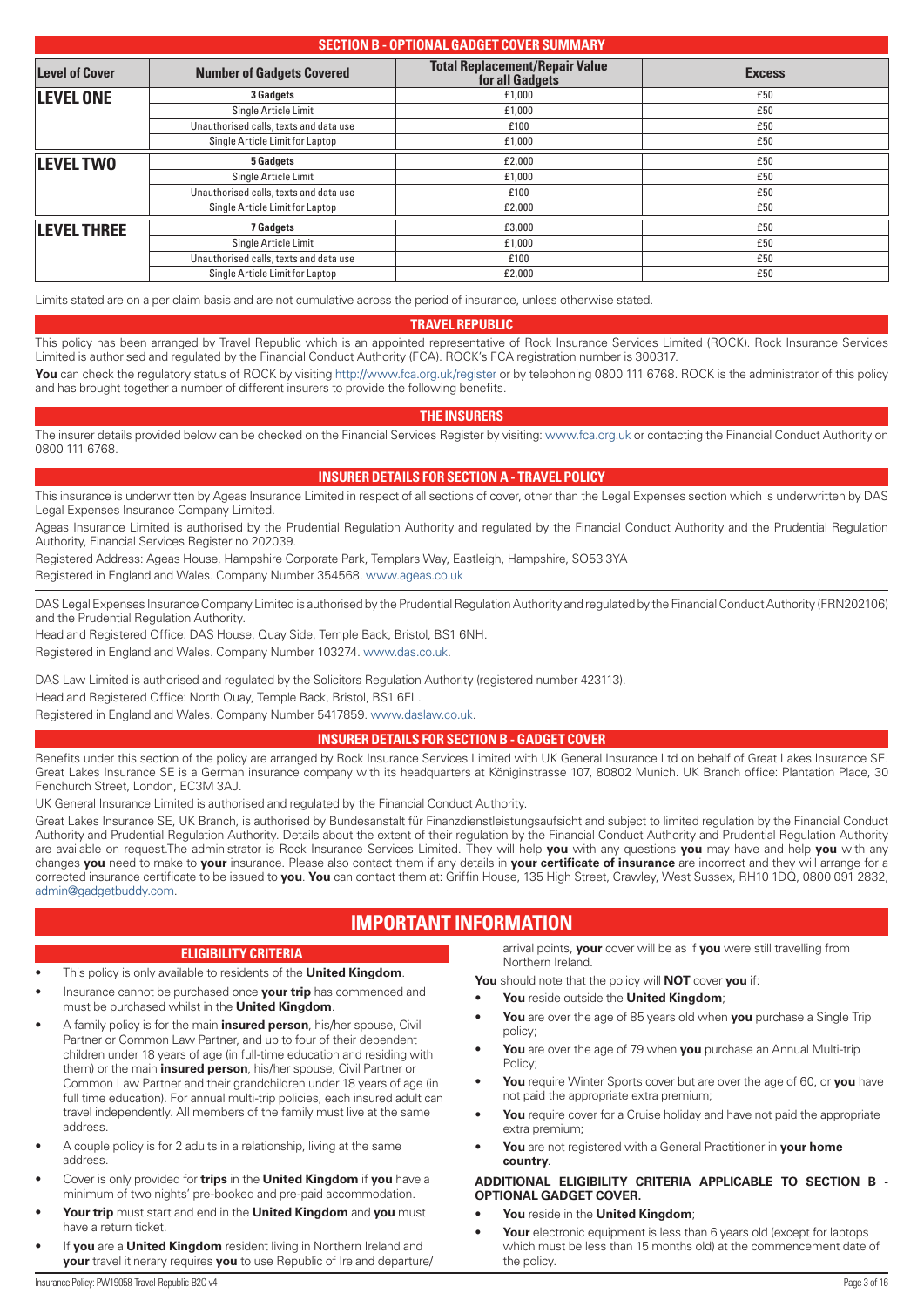# **NON-TRAVELLING RELATIVES**

<span id="page-3-0"></span>This policy will NOT cover any claims under Cancellation or **Curtailment** arising directly or indirectly from any **medical condition** known to **you** prior to the start of **your period of insurance**, and before booking **your trip** affecting any **close relative**, travelling companion, or person **you** are going to stay with on **your trip** if:

- a **terminal prognosis** had been received; or
- if they were on a waiting-list for, or had knowledge of the need for, surgery, inpatient treatment or investigation at any hospital; or if during the 90 days immediately prior to the start of the **period of insurance** they had:
	- required surgery, inpatient treatment or hospital consultations; or
	- required any form of treatment or prescribed medication.

## **TRIP DURATION LIMITS**

Single Trip Policies: 365 days, if **you** are aged between 66 and 85 years of age **trips** are limited to 31 days.

Annual Multi-trip Policies: Any number of **trips** in the policy year but limited to 31 days per **trip** unless the relevant **trip** extension has been purchased and is detailed on **your certificate of insurance**.

The insurance is only valid if **you** have insured the whole duration of each individual **trip**, as shown on **your** policy schedule. The start and finish dates of the **trip** must fall within the 12 month period shown on **your** Policy Schedule. For holidays booked during the 12 month period and that start after the end of the 12 month period, **we** will provide cancellation cover until the policy ends. If **you** have to stay on **your trip** longer because of events which **you** have no control over **we** will extend the **period of insurance** by up to 30 days, at no extra cost. If the transport **you** are on is hijacked, **we** will automatically provide worldwide cover. The **period of insurance** will continue for up to 12 months without extra charge.

Single Trip Policies can only be booked up to 365 days in advance of **your trip**. Annual Multi-Trip Policies cannot be booked more than 90 days before the start date shown on **your certificate of insurance**. Please note that cancellation cover will not commence until that date.

## **GEOGRAPHICAL LOCATIONS**

# **Home Country**

# The **United Kingdom**.

# **Europe**

Albania, Algeria, Andorra, Armenia, Austria, Azerbaijan, Azores, Balearics, Belarus, Belgium, Bosnia-Herzegovina, Bulgaria, Canary Islands, Corfu, Corsica, Crete, Croatia, Cyprus, Czech Republic, Denmark, Egypt, Eire (Republic of Ireland), Estonia, Faroe Islands, Finland, France, Georgia, Germany, Gibraltar, Greece, Guernsey, Holland (Netherlands), Hungary, Iceland, Isle of Man, Italy, Jersey, Kos (Greek Island), Kosovo, Latvia, Liechtenstein, Lithuania, Luxembourg, Macedonia, Madeira, Malta, Mediterranean Islands, Moldova, Monaco, Montenegro, Morocco, Northern Ireland, Norway, Poland, Portugal, Rhodes, Romania, Russia (West of the Ural Mountains), San Marino, Sardinia, Serbia, Slovakia, Slovenia, Spain, Sweden, Switzerland, Tunisia, Turkey, Ukraine, United Kingdom, Vatican City.

#### **Worldwide, excluding USA, Canada, Caribbean and Mexico**

Anywhere in the world except the United States of America, Canada, the Caribbean and Mexico.

# **Worldwide, including USA, Canada, Caribbean and Mexico**

Anywhere in the world.

#### **Please note:**

No cover is provided for **trips** where **you** have travelled to a specific country or to an area where, prior to **your trip** commencing, the Foreign and Commonwealth Office have advised against all (but essential) travel.

## **PREGNANCY & CHILDBIRTH**

Cover under this policy is provided for unforeseen events. In particular, cover is provided under Section 1 for unforeseen **bodily injury** or illness. Pregnancy and childbirth are not considered to be either an illness or injury. Cover is ONLY provided under Sections 1 3, 4 and 5 of this policy for claims arising from **complications of pregnancy and childbirth**. Please make sure **you** read the definition of **complications of pregnancy and childbirth** given under the Meaning of Words.

#### **COVER**

This wording provides full details of all **your** cover.

The policy covers all persons named on the **certificate of insurance** for whom the premium has been paid.

This policy wording contains all possible levels of cover on offer. Sections of cover that apply to **your** policy will depend on **your** choice of cover, upgrade options and the premium **you** have paid and will be shown on **your certificate** 

## **of insurance**.

If **you** are in any doubt about any aspect of this policy wording please contact **us** using the telephone number on **your certificate of insurance** .

ROCK collects and holds insurance premiums as an agent of the insurer. **We** do not charge a fee for arranging **your** policy. However, administrative fees may be applicable if **you** wish to receive **your** documents by post or **you** require an amendment to **your** policy at a later date.

#### **YOUR DUTY OF DISCLOSURE**

It is vital that **you** answer any questions in relation to arranging or administering this insurance policy honestly and accurately. **You** must not make any misrepresentation because inaccurate answers may result in a claim being declined.

## **ANNUAL MULTI-TRIP RENEWAL**

Rock Insurance Services Limited (ROCK) will include **your** annual multi-trip policy into their renewal programme.

To make sure **you** have continuous cover under **your** policy, ROCK will aim to automatically renew (autorenew) **your** policy when it runs out. Each year ROCK will write to **you** before the renewal date of **your** policy, and tell **you** about any changes to the premium or the policy terms and conditions. ROCK will then attempt to collect the renewal premiums from the credit card or debit card used for the purchase of **your** original policy.

There may be occasions where the policy fails to automatically renew. Some examples of this are as follows:

- **You** have insufficient funds in **your** bank account;
- Your credit or debit card details have changed;
- You are no longer eligible for the policy;
- The policy scheme has undergone significant changes.

If one of these situations occur then ROCK will write to tell **you** that they have been unable to automatically renew **your** policy and ask **you** to contact their Customer Services Team.

#### **IMPORTANT NOTES:**

**Your** renewed policy will only be valid when **you** have told ROCK about any changes to **your** policy details and **you** have rescreened any **pre-existing medical conditions**.

ROCK are entitled to assume that **your** details have not changed and **you** have the permission of the card holder unless **you** tell ROCK otherwise. ROCK will tell the relevant processing bank to charge the relevant premium to the debit card or credit card on or before the renewal date.

ROCK will not automatically renew any linked medical endorsement as **your pre-existing medical conditions** may change. **You** should contact ROCK to rescreen at renewal.

**You** should take the opportunity at renewal to review **your** needs. **You** may be able to get the insurance cover **you** want at a better price if **you** shop around. Please bear in mind that it's not just the insurance prices that vary. Even if another insurer is quoting a similar price, the levels of cover and policy benefits they offer may be different. It's important that **you** compare carefully and choose the policy that meets **your** needs.

**You** can tell ROCK about any changes to **your** policy details or opt out of automatic renewal at any time by phoning ROCK on the telephone number provided on **your** certificate of insurance.

## **CANCELLATION OF YOUR POLICY**

**We** hope **you** are happy with the cover this policy provides. However, **you** have the right to cancel this policy, should it not meet **your** needs, within 14 days from either the date of purchase or receipt of **your certificate of insurance**, whichever is later, and provided that **you** have not already travelled.

**You** can cancel **your** policy by contacting ROCK on 01293 658539 or by email at [admin@rockinsurance.com](mailto:admin@rockinsurance.com).

If **you** do decide to cancel the policy during the 14 day cooling off period then **your** premium will be refunded in full, provided no claims have been made or no incidents have occurred that may give rise to a claim. Should **you** decide to cancel after the 14 day cooling off period no refund will be given.

**We** may cancel this policy at any time if **you** have not paid **your** premium or if there is evidence that **you** misled us or attempted to do so. By this **we** mean, if **you** are dishonest or use fraudulent means to benefit under this policy or if **you** give any false declaration or make a deliberate misstatement when applying for this cover or when making or supporting **your** claim.

**We** will contact **you** by email and tell **you** at your last known email address if **we** cancel **your** policy, or by letter if **we** do not hold an email address for **you**.

# **FRAUD**

Throughout **your** dealings with us **we** expect **you** to act honestly.

- If **you** or anyone acting for **you**:
- knowingly provides information to us as part of **your** application for **your** policy that is not true and complete to the best of **your** knowledge and belief,
- makes a fraudulent or exaggerated claim under **your** policy,
- makes a false statement in support of a claim,
- submits a false or forged document in support of a claim,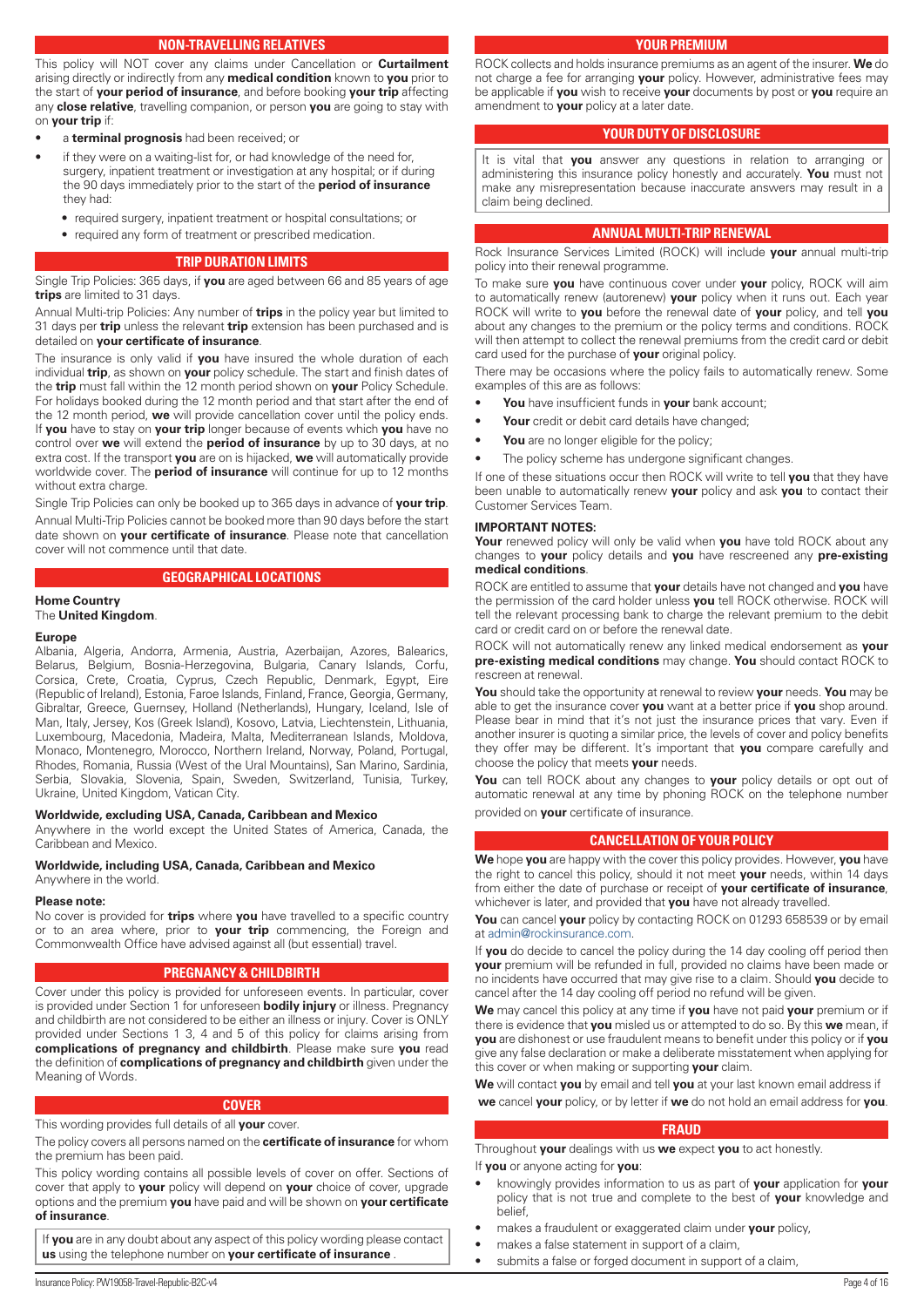<span id="page-4-0"></span>• makes a claim for any loss or damage caused by **your** wilful act or caused with **your** agreement, knowledge or collusion.

#### Then **we** will:

- prosecute fraudulent claimants,
- make the policy void from the date of the fraudulent act,
- not pay any fraudulent claims,
- be entitled to recover from **you** the amount of any fraudulent claim already paid under **your** policy since the start date,
- not return any premium paid by **you** for the policy,
- inform the police of the circumstances.
- pass **your** details onto fraud prevention agencies,
- place **your** details on to a register of claims through which insurers share claims related information.

# **COMPLAINTS**

**We** always aim to provide a first class service. However, if **you** have any cause for complaint, please address these in the first instance to:

> The Compliance Manager, ROCK Insurance Group, Griffin House, 135 High Street, Crawley, West Sussex RH10 1DQ

# Email: [admin@rockinsurance.com](mailto:admin@rockinsurance.com)

For complaints about how a claim has been handled **you** should contact:

International Medical Rescue, 15 East Links, Tollgate, Eastleigh, **Hampshire** SO53 3TG

#### Email: [complaints@im-rescue.com](mailto:complaints@im-rescue.com)

For complaints about how a Legal Expenses claim has been handled **you** should contact:

Customer Relations Department, DAS Legal Expenses Insurance Company Limited, DAS House, Quay Side, Temple Back, Bristol BS1 6NH Email: [customerrelations@das.co.uk](mailto:customerrelations@das.co.uk)

Phone: 0344 893 9013

Further details of **our** internal complaint-handling procedures are available on request.

If **you** are unhappy with the service provided by an appointed representative the relevant complaint-handling procedure is available on request.

If the appropriate party cannot resolve **your** complaint, **you** may refer **your** complaint to the Financial Ombudsman Service. **You** can ask the Financial Ombudsman Service to review **your** complaint if for any reason **you** are dissatisfied with the final response, or if the appropriate party have not issued their final response within eight weeks from **you** first raising the complaint.

Please note that if **you** do not refer **your** complaint within 6 months, the Financial Ombudsman Service will not have **our** permission to consider **your** complaint and therefore will only be able to do so in very limited circumstances. For example, if it believes that the delay was a result of exceptional circumstances.

**You** can contact the Financial Ombudsman Service at:

Financial Ombudsman Service Exchange Tower, Harbour Exchange Square, London E14 9SR Phone: 0800 023 4567

Email: [complaint.info@financial-ombudsman.org.uk](mailto:complaint.info@financial-ombudsman.org.uk)

ROCK Insurance Group adheres to the Alternative Dispute Resolution Regulations 2015 EU Directive. **You** can access the Online Dispute Resolution Portal here: <https://webgate.ec.europa.eu/odr/main/?event=main.about.show>

# **FINANCIAL SERVICES COMPENSATION SCHEME**

**We** are covered by the Financial Services Compensation Scheme (FSCS). If **we** cannot meet our obligations **you** may be entitled to compensation under the scheme. **You** can get more information from the Financial Services Compensation Scheme at [www.fscs.org.uk](http://www.fscs.org.uk) or by calling **0800 678 1100** or **0207 741 4100**.

# **PRIVACY NOTICE**

**We** are Ageas Insurance Limited and are part of the Ageas group of companies. The details provided here are a summary of how **we** collect, use, share, transfer and store **your** information. For **our** full Privacy Policy please visit **our we**bsite [www.ageas.co.uk/privacy-policy](http://www.ageas.co.uk/privacy-policy) or contact **our** Data Protection

Officer at: Ageas House, Hampshire Corporate Park, Templars Way, Eastleigh, Hampshire SO53 3YA or by emailing [thedpo@ageas.co.uk](mailto:thedpo@ageas.co.uk).

**Your** insurance adviser will have their own uses for **your** personal data. Please ask **your** insurance adviser if you would like more information about how they use **your** personal information.

#### **Collecting your information**

**We** collect a variety of personal information about you including **your** name, address, contact details, date of birth, credit history, criminal offences, claims information and IP address (which is a unique number identifying **your** computer). Where relevant, **we** also collect special categories of personal information (which was previously known as sensitive personal information) such as details regarding **your** health. **We** also collect information from a number of

different sources for example: publicly available sources such as social media and networking sites; third party databases available to the insurance industry; firms, loss adjusters and/or suppliers appointed in the process of handling a claim.

#### **Using your information**

The main reason **we** collect **your** personal information and/or special categories of personal information is because **we** need it to provide you with the appropriate insurance quotation, policy and price as **we**ll as manage **your** policy such as handling a claim or issuing documentation to you. **Our** assessment of **your** insurance application may involve an automated decision to determine whether **we** are able to provide you with a quotation and/or the price. If you object to this being done, then **we** will not be able to provide you with insurance. **We** will also use **your** information where **we** feel there is a justifiable reason for doing so for example: to prevent and detect fraud and financial crime (which may include processes which profile you); collecting information regarding **your** past policies; carrying out research and analysis (including profiling); and recording and monitoring calls. If you have given us information about someone else, you would have confirmed that you have their permission to do so.

# **Sharing your information**

**We** share **your** information with a number of different organisations which include, but are not limited to: other insurers; regulatory bodies; carefully selected third parties providing a service to us or on **our** behalf; fraud prevention and credit reference agencies and other companies, for example, when **we** are trialling their products and services which **we** think may improve **our** service to you or **our** business processes. Unless required to by law, **we** would never share **your** personal data without the appropriate care and necessary safeguards being in place.

# **Keeping your information**

**We** will only keep **your** information for as long as is necessary in providing **our** products and services to you and/or to fulfil **our** legal and regulatory obligations. Please refer to **our** full Privacy Policy for more information.

## **Use and storage of your information overseas**

**Your** information may be transferred to, stored and processed outside the European Economic Area (EEA). **We** will not transfer **your** information outside the EEA unless it is to a country which is considered to have equivalent data protection laws or **we** have taken all reasonable steps to ensure the firm has suitable standards in place to protect **your** information.

#### **Your rights**

You have a number of rights in relation to the information **we** hold about you, these rights include but are not limited to: the right to a copy of **your** personal information **we** hold; object to the use of **your** personal information; withdraw any permission you have previously provided and complain to the Information Commissioner's Office at any time if you are not satisfied with **our** use of **your** information. For a full list of **your** rights please refer to the full Privacy Policy. Please note that there are times when **we** will not be able to delete **your** information. This may be as a result of fulfilling **our** legal and regulatory obligations or where there is a minimum, statutory, period of time for which **we** have to keep **your** information. If **we** are unable to fulfil a request, **we** will always let you know **our** reasons

#### **Law applicable to the contract**

This contract is subject to the law of England and subject to the non-exclusive jurisdiction of the courts of England unless **we** agree otherwise.

#### **Language**

The contractual terms and conditions and other information relating to this contract will be in the English language.

#### **MEANING OF WORDS**

The following words and expressions used in this policy shall mean the following wherever they appear in bold within this document:

Act of terrorism: an act including, but not limited to, the use of force or violence and/or the threat thereof, of any person or group(s) of persons, whether acting alone or on behalf of or in connection with any organisation(s) or government(s), committed for political, religious, ideological or ethnic purposes or reasons including the intention to influence any government and/or to put the public, or any section of the public, in fear.

**Bodily injury:** Accidental **bodily injury** caused solely and directly by external, violent and visible means.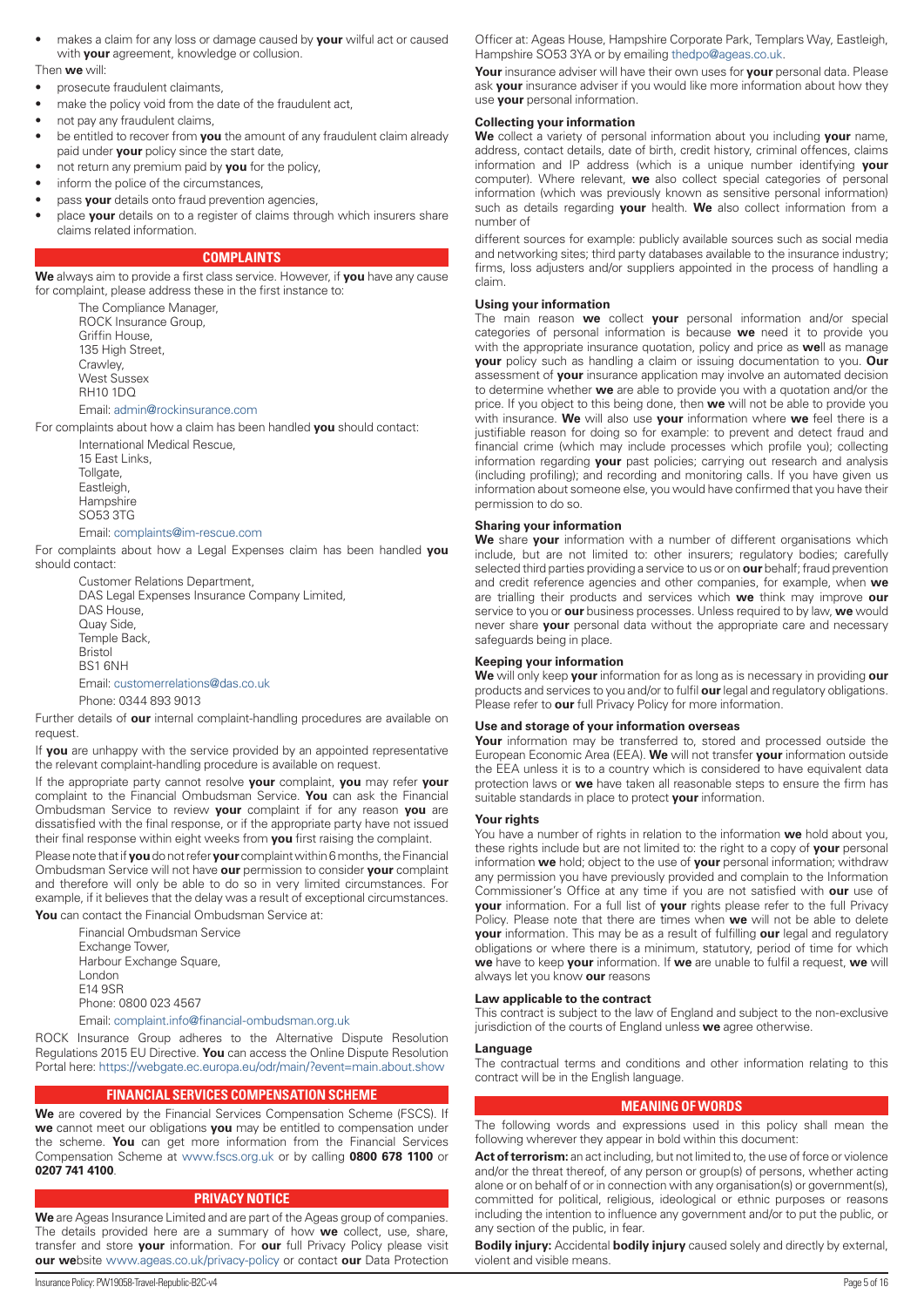<span id="page-5-0"></span>**Certificate of insurance:** The document showing details of the cover purchased and naming all **insured persons**.

**Close relative:** Mother, father, sister, brother, wife, husband, partner, son, daughter (including fostered/adopted son or daughter), grandparent, grandchild, parent-in-law, son-in-law, daughter-in-law, sister-in-law, brother-in-law, stepparent, step-child, step-brother, step-sister, or legal guardian.

**Complications of Pregnancy and Childbirth:** Toxaemia, gestational hypertension, pre-eclampsia, ectopic pregnancy, hydatidiform mole (molar pregnancy), retained placenta membrane, placental abruption, hyperemesis gravidarum, placenta praevia, stillbirths, miscarriage, medically necessary emergency Caesarean sections/medically necessary termination and any premature births more than 8 weeks (or 16 weeks in the case of a known multiple pregnancy) prior to the expected delivery date.

**Curtail/Curtailment:** Return early to **your home** after the commencement of the **outward journey**.

**Excess:** The first amount of a claim that **you** must pay as detailed in the travel insurance summary of cover.

**Holiday services**: Pre-booked, pre-paid elements of the **trip** including car hire, airport parking and excursion tickets.

**Home: Your** permanent residence in **your home country**.

**Home country:** The country where **you** are ordinarily permanently resident, pay tax or are registered with a **medical practitioner**.

**Insured person:** Any person named on the **certificate of insurance** for whom the appropriate premium has been paid.

Loss of limb: Total loss of use by physical severance at or above the wrist or ankle.

Loss of sight: Total and permanent loss of sight without expectation of improvement in both eyes when **your** name is added to the Register of Blind Persons on the authority of a qualified ophthalmic specialist; or in one eye when the degree of sight remaining after correction is 3/60 or less on the Snellen Scale.

**Manual work:** Physical labour involving the use of tools or machinery or working at heights of over two metres (nursing and bar-work are not considered to be **manual work**).

**Medical condition:** Any medical or psychological disease, sickness, condition, illness or injury.

**Medical practitioner:** A doctor or specialist who is legally qualified, licensed and registered to practice medicine under the laws of the country in which they practice, excluding **you**, **your** travel companion, a member of **your close relative**, or **your** employee.

**Money:** Cash, postal and **money** orders, travellers' cheques held by **you** for social, domestic and pleasure purposes.

**Outward journey:** The initial journey in conjunction with **your trip** from **your home** in **your home country**.

**Permanent total disablement:** A disablement which prevents **you** from carrying out ANY occupation for a period of 12 months after an accident sustained during **your trip** and which is, at the end of that period, beyond reasonable hope of improvement and where medical evidence confirms that **you** are not capable of undertaking paid work of any and every kind for the rest of **your** life.

**Period of insurance:** The **period of insurance** for all sections except cancellation commences when **you** leave **your home** in **your home country** to start **your trip** and ends when **you** have returned to **your home** in **your home country**. Cancellation cover for a Single Trip policy starts when **you** purchase this insurance or when **you** book **your trip**, whichever is the later. Cancellation cover for Annual Multi-trip policy will not commence until the start date shown on **your certificate of insurance** even if the premium has been paid earlier.

**Personal possessions:** Suitcases (or other luggage carriers) and their contents taken on **your trip** together with articles worn or carried by **you** for **your** individual use during **your trip**.

**Pre-existing medical condition:** Any **medical condition** where **you** have been prescribed medication, including repeat prescriptions, or received treatment or attended a GP or a specialist as an outpatient or inpatient in the last 2 years or for which **you** are currently on a waiting list for treatment or investigation;

Any heart, heart-related or circulatory condition; or any respiratory condition; any stress, anxiety, depression or any other psychological condition or any cancerous condition.

Public transport: Airline, train, bus, coach, or ferry services, operating to a published timetable on which **you** are a fare-paying passenger or a tour operator's own transport service, or taxi, to join **your** booked travel itinerary.

**Ski equipment:** Skis (including bindings), ski boots, ski poles and snowboards.

**Strike or industrial action:** Organised action taken by a group of workers which prevents the supply of goods and/or services on which **your trip** depends.

**Terminal prognosis:** In the opinion of **your** doctor or consultant **your** condition cannot be cured or adequately treated, to the extent that it is predicted to cause a shortened life expectancy.

**Trip:** A journey starting and ending in **your home country** within the geographical area specified on **your certificate of insurance** during the **period of insurance**.

**United Kingdom:** England, Scotland, Wales, Northern Ireland, Channel Islands and the Isle of Man except under Geographical Limits where Channel Islands and the Isle of Man are considered to be part of Europe.

**Unattended:** When **you** cannot see and are not close enough to **your** property to prevent unauthorised interference or theft of **your** property unless left in a safety-deposit facility.

**Valuables:** Jewellery, articles made of gold silver or other precious metals, precious or semi-precious stones, watches, binoculars, telescopes, photographic equipment, electronic audio or video equipment and any computer equipment (including software), tablets, furs, or leather clothing (apart from footwear).

**You/Your:** Each **insured person** named in the **certificate of insurance**.

**We/Us/Our:** The relevant insurer under each section of this policy.

# **YOUR COVER**

There are conditions and exclusions which apply to individual sections of the policy and general conditions, exclusions and warranties which apply to the whole policy. Please refer to the relevant section and read in conjunction with the General Conditions and General Exclusions.

# **SECTION A - TRAVEL COVER**

# **CANCELLATION AND CURTAILMENT**

## *What you are covered for*

**We** will pay **you** up to the amount shown in the summary of cover for the unused portion of **your** travel and accommodation costs that **you** have paid or contracted to pay and **you** suffer a financial loss because **you** cannot get a full refund if **you** cancel before the start of **your trip** or cut **your trip** short and return **home** early during the **period of insurance** because of the following:

- 1. the death, **bodily injury**, illness or being subject to quarantine of **you**, a **close relative** or any person **you** have arranged to travel or stay with during **your trip**; or
- 2. **you** being called for jury service or as a witness in a Court of Law (but not as an expert witness or where **your** employment would normally require **you** to attend court); or
- 3. **your** redundancy, provided that **you** were working at **your** current place of employment for a minimum of 2 years and that **you** were not aware of any impending redundancy at the time this policy was issued or the **trip** was booked; or
- 4. **your home** being made uninhabitable due to accidental damage, burglary, flooding or fire;
- 5. the police requesting **your** presence following burglary or attempted burglary at **your home**; or
- 6. **you**, or any person **you** intended to travel with, who is a member of the Armed Forces, emergency services, the nursing profession or a government employee being ordered to return to duty.

## *What you are NOT covered for*

- 1. the **excess** shown in the summary of cover;
- 2. claims where **you** have failed to obtain a medical certificate from a **medical practitioner**, confirming that cancellation of the **trip** is necessary;
- 3. normal pregnancy, without any accompanying **bodily injury**, illness or **complications of pregnancy or childbirth**;
- 4. claims arising directly or indirectly from any **pre-existing medical conditions** unless they have been declared and accepted by **us** in writing for cover;
- 5. any claims arising directly or indirectly from any **medical condition** affecting a non-travelling relative if;
	- a **terminal prognosis** had been received; or

• if they were on a waiting-list for, or had knowledge of the need for, surgery, inpatient treatment or investigation at any hospital or; or if during the 90 days immediately prior to the start of the **period of insurance** they had:

- required surgery, inpatient treatment or hospital consultations; or
- required any form of treatment or prescribed medication.
- 6. any extra charges from the company **you** booked with because of **your**  failure to notify them immediately it was found necessary to cancel;
- 7. claims arising from prohibitive regulations by the government of any country;
- 8. travel tickets paid for using any airline mileage reward scheme or other reward points scheme;
- 9. accommodation costs paid for using any timeshare, holiday property bond or other reward points scheme;
- 10. any costs incurred by **you** which are recoverable from a tour operator, **public transport** operator, accommodation provider, **holiday services** provider or any other source, or for which **you** receive or are expected to receive compensation or other assistance;
- 11. any circumstance that could be anticipated at the time **you** booked **your trip**;
- 12. disinclination to travel or continue travelling, unless **your** change of travel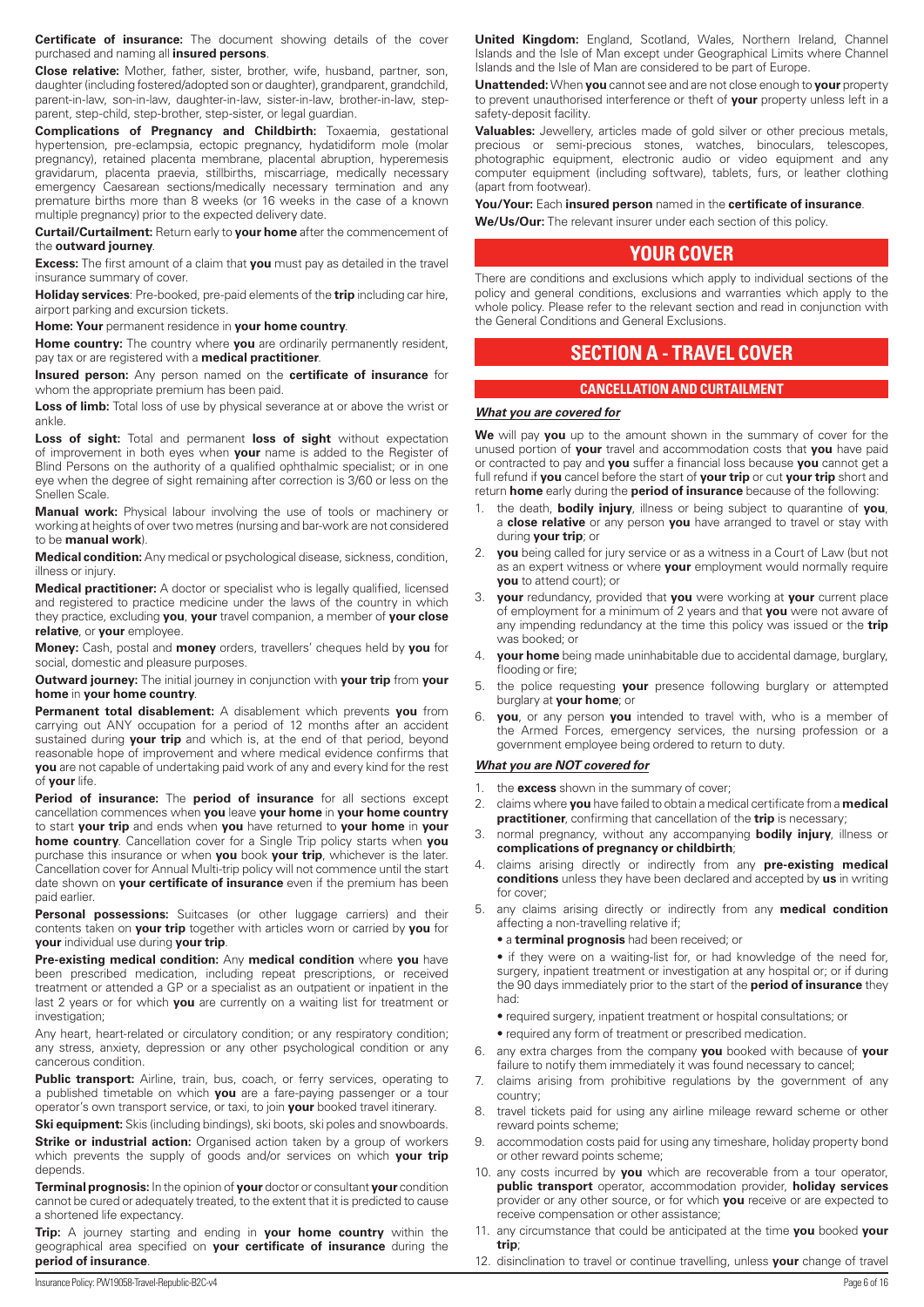<span id="page-6-0"></span>plans is caused by one of the circumstances listed under 'What you are covered for';

- 13. **your** being self-employed or accepting voluntary redundancy;
- 14. any claim resulting from **your** failure to obtain a valid passport and any required visa in time for the booked **trip**;
- 15. anything mentioned in the General Exclusions.

## **EMERGENCY MEDICAL AND REPATRIATION EXPENSES**

#### *What you are covered for*

If, during **your trip, you** become ill or sustain a **bodily injury we** will pay up to the amount shown in the summary of cover for costs incurred outside **your home country** that have been authorised by the emergency assistance company for:

- emergency medical and surgical treatment in the nearest appropriate hospital, including **medical practitioner** fees, hospital expenses and ambulance costs;
- 2. dental treatment for the relief of pain or difficulty eating only;
- 3. necessary additional accommodation (room only) and travelling expenses, including those of one relative or friend if **you** have to be accompanied **home** or if **you** are a child (under the age of 18) and require an escort **home**;

#### In the event of **your** death **we** will pay for:

- 1. the return of **your** body or ashes to **your home country** (but excluding the cost of burial or cremation); or
- 2. up to £3,000 towards the cost of burial or cremation expenses outside the United Kingdom.

#### **SPECIAL CONDITIONS**

This is not a private health insurance policy. **We** will pay for private treatment only if there is no appropriate reciprocal health agreement in existence and no public service available and **we** reserve the right to organise a transfer from a private medical facility to a public medical facility where appropriate.

If **you** are taken into hospital or **you** think that **you** may have to **curtail** or extend **your trip** because of illness or a **bodily injury**, the emergency assistance company must be told immediately (see important contact numbers). **You** must contact **us** before incurring costs. Costs above £500 not authorised by **us** will not be covered. If **you** are physically unable to contact **us**, someone else must contact **us** on **your** behalf within 48 hours.

For travel to the United States of America **we** will only pay for necessary emergency medical treatment, surgical, hospital, ambulance and nursing fees and charges. This means costs that are incurred for approved, eligible medical services or supplies up to 150% of the published medical rates for the same or similar treatment as payable by US Medicare.

If **you** become ill or sustain a **bodily injury we** have the right to bring **you** back to **your home country**, if the emergency assistance company **medical practitioner** states that **you** can safely travel. If **you** refuse to return **home**, no further costs will be covered.

## *What you are NOT covered for*

- 1. the **excess** shown in the summary of cover. In the event of an injury occurring during the course of **manual work** the **excess** will be increased to £250;
- 2. costs in excess of £500 which have not been authorised by **us** in advance;
- 3. any treatment, investigations or tests in a private hospital or private clinic unless authorised and agreed by **us**;
- 4. treatment which takes place within **your home country**;
- 5. claims arising directly or indirectly from any **pre-existing medical conditions** unless they have been declared and accepted by **us** in writing for cover;
- 6. any sums which can be recovered by **you** and which are covered under any National Insurance Scheme, Reciprocal Health Arrangement or Private Health Insurance;
- 7. normal pregnancy and/or childbirth, without any accompanying **bodily injury**, illness or **complications of pregnancy or childbirth**;
- 8. costs incurred in obtaining medical information that **we** may require to assess **your** claim, including but not limited to General Practitioner fees;
- 9. any costs incurred after the emergency assistance company medical practitioner states that **you** can safely return to your home country;
- 10. any costs incurred for cosmetic treatment;
- 11. costs incurred for:
	- a) surgery or medical treatment which in the opinion of the attending **medical practitioner** and the emergency assistance company **medical practitioner** can be delayed until **your** return to **your home country**;
	- b) medication and/or treatment which at the time of departure is known to be required or to be continued outside **your home country**;
	- c) preventative treatment which can be delayed until **your** return to **your home country**;
- 12. claims that are not confirmed as medically necessary by the attending **medical practitioner** or the emergency assistance company;
- 13. the cost of any elective (non-emergency) treatment or surgery, including exploratory tests;
- 14. the cost of any treatment not directly related to the illness or **bodily injury**  which necessitated **your** admittance into hospital;
- 15. any additional hospital costs arising from single or private room accommodation unless medically necessary;
- 16. expenses incurred as a result of a tropical disease where **you** have not had the recommended inoculations and/or taken the recommended medication;
- 17. costs that arise more than 12 months after a claim was first notified;
- 18. any claim arising directly or indirectly from **your** participation in any sports or activities not listed under the sports and activities tables or which **you** have not paid the appropriate premium for;
- 19. anything mentioned in the General Exclusions.

# **HOSPITAL BENEFIT**

# *What you are covered for*

**We** will pay **you** up to the amount shown in the summary of cover should **you** suffer a **bodily injury** or illness during the **period of insurance**, for each full 24 hours that **you** spend as an inpatient in a hospital outside of **your home country**.

# *What you are NOT covered for*

- 1. the **excess** shown in the summary of cover;
- 2. treatment which takes place within **your home country**;
- 3. claims arising directly or indirectly from any **pre-existing medical conditions** unless they have been declared to **us** and accepted by **us** in writing for cover;
- 4. normal pregnancy and/or childbirth, without any accompanying **bodily injury**, illness or **complications of pregnancy or childbirth**;
- claims that are not confirmed as medically necessary by the attending **medical practitioner** or the emergency assistance company;
- 6. hospitalisation for any elective (non-emergency) treatment or surgery, including exploratory tests;
- 7. hospitalisation for any treatment not directly related to the **medical condition** or **bodily injury** which necessitated **your** initial admittance into hospital;
- 8. hospitalisation as a result of a tropical disease where **you** have not had the recommended inoculations and/or taken the recommended medication;
- 9. anything mentioned in the General Exclusions.

#### **PERSONAL POSSESSIONS AND BAGGAGE**

#### *What you are covered for*

- 1. **We** will pay up to the amount shown in the summary of cover for the value or cost of repair of any of **your** own **personal possessions** (not hired, loaned or entrusted to **you**) which are lost, stolen, damaged or destroyed (after making allowance for wear and tear and depreciation).
- We will pay up to the amount shown in the summary of cover for the cost of buying replacement necessities if **your** baggage is delayed in reaching **you** on **your outward journey** for at least 12 hours and **you** have a written report from the carrier to confirm this.

#### **SPECIAL CONDITIONS**

In the event of a claim for a pair or set of articles the maximum amount payable will be limited to the single article limit shown in the summary of cover.

Receipts will be necessary in the event of a claim.

Within 24 hours of the discovery of the incident **you** must report loss, theft or damage of **personal possessions** to the police or carrier as appropriate. Delayed baggage or **personal possessions** damaged in transit must be reported to the airline before leaving the baggage hall and a Property Irregularity Report (PIR) obtained.

Any amount **we** pay **you** under item 2 will be deducted from **your** claim if **your** baggage proves to be permanently lost and **you** make a claim for lost baggage.

# *What you are NOT covered for*

- 1. the **excess** shown in the summary of cover;
- 2. **you** not exercising care for the safety and supervision of **your personal possessions**;
- 3. loss, destruction, damage or theft of any items left **unattended** in a public place, or a place to which members of the general public have access;
- 4. the loss, damage or delay in transit of **your personal possessions**, if **you** do not notify the carrier (i.e. airline, shipping company, etc.) and obtain a written report within 24 hours of discovery of the damage or loss;
- 5. loss or theft unless **you** have reported the loss or theft to the nearest police authority within 24 hours of discovery and have obtained a written police report;
- 6. loss, destruction, damage or theft:
	- a) from confiscation or detention by customs or other officials or authorities; b) of valuables not carried in your hand luggage (i.e. carried on or about your person) while in transit;
- 7 sports gear whilst in use:
- 8. bicycles;
- 9. loss due to wear and tear, denting or scratching, moth or vermin;
- 10. breakage of fragile or brittle articles being transported by a carrier;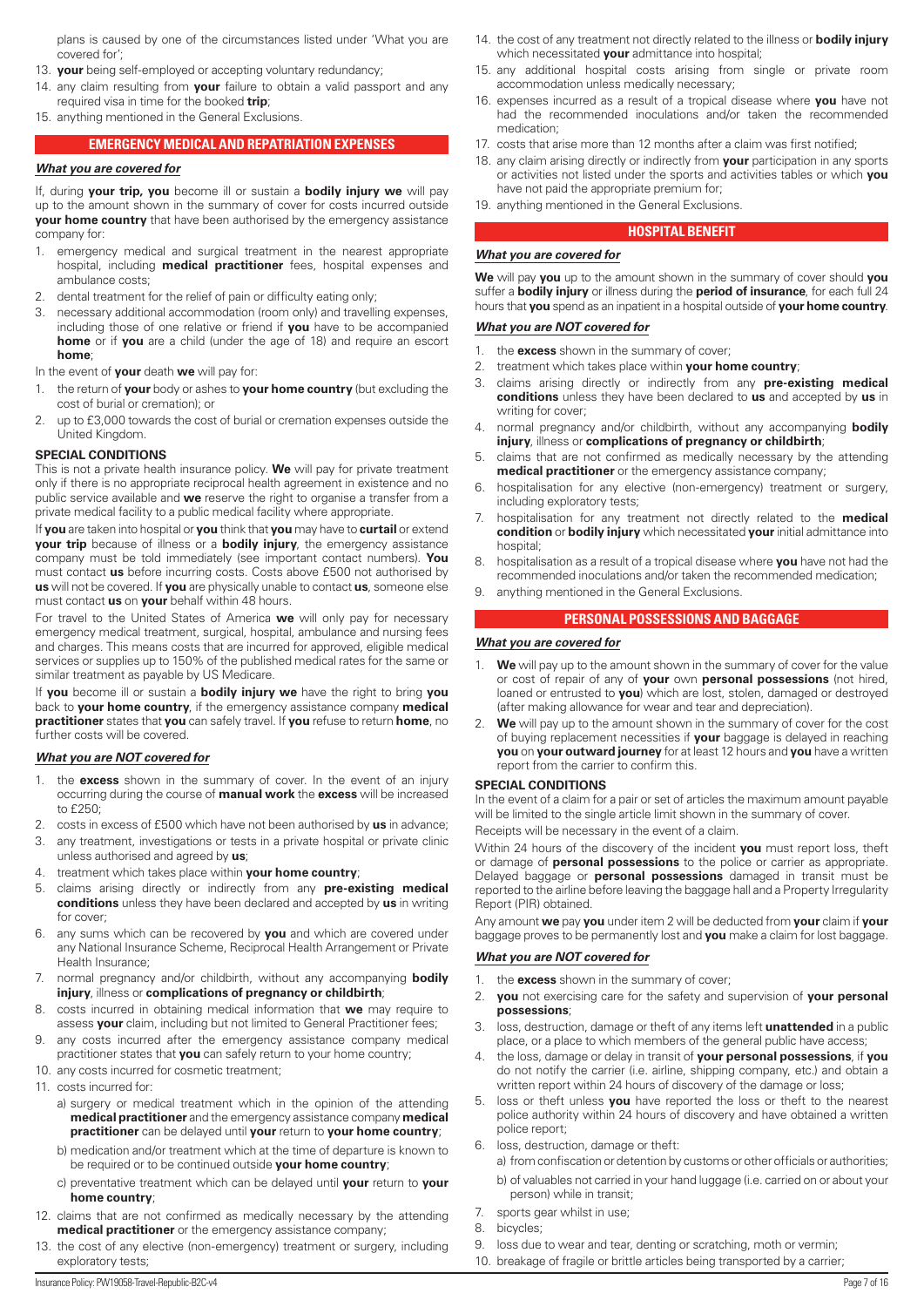- <span id="page-7-0"></span>11. **valuables** stolen from an **unattended** vehicle at any time;
- 12. mobile phones or smart phones;
- 13. **personal possessions** stolen from:
	- a) an **unattended** vehicle, unless it was in the locked glove compartment, or rear boot or luggage area of the vehicle and it is covered so as not to be visible from outside the vehicle, and unless there is evidence of forcible entry;
	- b) an **unattended** vehicle (other than motor caravans) left for any period between the hours of 9pm and 9am;
- 14 any depreciation in value;
- 15. any property more specifically insured or recoverable under any other source;
- 16. the cost of replacement locks;
- 17. anything mentioned in the General Exclusions.

#### **PERSONAL MONEY**

# *What you are covered for*

**We** will pay **you** up to the amount shown in the summary of cover if **your** own **money** is lost or stolen whilst being carried on **your** person or left in a locked safety deposit box (or equivalent facility).

# *What you are NOT covered for*

- 1. the **excess** shown in the summary of cover;
- 2. claims arising from **you** not exercising care for the safety and supervision of **your money**;
- 3. loss or theft unless **you** have reported the loss or theft to the nearest police authority within 24 hours of discovery and have obtained a written police report;
- 4. loss or theft of **your money** left **unattended** in a public place, or a place to which members of the general public have access;
- 5. **money** stolen from an **unattended** vehicle;
- 6. any depreciation in value or exchange rates;
- 7. anything mentioned in the General Exclusions.

# **LOSS OF PASSPORT**

#### *What you are covered for*

**We** will pay up to the amount shown in the summary of cover for:

- 1. the costs in obtaining a replacement passport or travel document (**you** are not covered for the cost of the document itself) to enable **you** to return to **your home country** following accidental loss or theft;
- 2. the costs in obtaining a replacement driving licence or green card following accidental loss or theft.

#### *What you are NOT covered for*

- 1. the **excess** shown in the summary of cover;
- 2. the cost of the passport, travel document, driving licence or green card;
- 3. loss due to delay, detention, confiscation, requisition or damage by customs or other officials or authorities;
- 4. loss or theft unless **you** have reported the loss or theft to the nearest police authority within 24 hours of discovery and have obtained a written police report;
- 5. loss of or theft from an **unattended** vehicle;
- 6. anything mentioned in the General Exclusions.

#### **TRAVEL DELAY**

This section does not apply to **trips** within **your home country**.

#### *What you are covered for*

#### **AIRPORT LOUNGE ACCESS**

If the flight on which **you** are booked to travel is delayed by at least four hours as a result of:

- 1. **strike or industrial action** provided that when this policy was taken out, there was no expectation that the **trip** would be delayed;
- 2. adverse weather conditions;
- 3. mechanical breakdown or technical fault of the aircraft.

**We** will provide access to an airport lounge, where available. Lounge access will become available on the announcement of a minimum four-hour delay, not, for example, two consecutive two-hour delays.

**You** must have access to a mobile device so that **you** can receive an SMS message in order to gain access to the lounge.

To take advantage of this benefit **you** will need to call the 24-hour access phone number: +44 (0)2380 177466.

**You** will need to quote **your** policy number and flight details. If **your** claim is valid **you** will then be sent an SMS message which will give **you** access to an airport lounge for the duration of **your** delay.

There may be occasions when this benefit is unavailable:

- If the lounge is closed when the delay occurs during the night, for instance.
- If the lounge is at full capacity.
- If **you** or another **insured person** fail to meet the lounge terms and conditions such as dress code or minimum age.

#### **TRAVEL DELAY BENEFIT**

If **you** chose not to, or are unable to take advantage of airport lounge access, **we** will pay **you**:

- 1. up to the amount shown in the summary of cover if the international departure of the **public transport** on which **you** are booked to travel is delayed by at least 12 hours; or
- 2. up to the amount shown under the Cancellation section of this policy in the summary of cover if **you** abandon the **trip** after a delay to **your** outward flight, sea crossing, coach or train departure from **your home country** of more than 12 hours beyond the booked departure time;

# as a result of:

- a) **strike** or **industrial action** provided that when this policy was taken out, there was no expectation that the **trip** would be delayed;
- b) adverse weather conditions;
- c) mechanical breakdown or technical fault of the aircraft, coach, train or sea vessel.

#### *What you are NOT covered for*

- 1. the **excess** shown in the summary of cover;
- 2. any claim if **you** have not checked in before the recommended check-in time;
- 3. any claim if **you** have not obtained written confirmation from the carrier stating the duration and the cause of the delay;
- 4. any claims arising from withdrawal from service of the **public transport**  on the orders or recommendation of the Civil Aviation Authority or a Port Authority or similar body in any country;
- 5. anything mentioned in the General Exclusions.

# **MISSED DEPARTURE**

This section does not apply to **trips** within **your home country**.

#### *What you are covered for*

**We** will pay up to the amount shown in the summary of cover for necessary travel and accommodation expenses required to reach **your** booked destination, if **you** miss **your** booked departure due to:

- 1. the vehicle **you** are travelling in to reach **your** international departure point breaking down or being involved in an accident; or
- 2. an accident or breakdown happening ahead of **you** on a public road which causes an unexpected delay to the vehicle in which **you** are travelling;
- 3. the **public transport you** are using to reach **your** international departure point being delayed, resulting in **you** arriving too late to commence **your** booked **trip**.

# *What you are NOT covered for*

- 1. the **excess** shown in the summary of cover;
- 2. claims where **you** have not allowed sufficient time to get to **your** international departure point to catch the booked **public transport**;
- 3. the **public transport** provider's failure unless **you** get a letter from the provider confirming that the service did not run on time;
- 4. the accident or breakdown of **your** vehicle unless **you** get confirmation of the delay from the authority who went to the accident or breakdown affecting the car **you** were travelling in;
- 5. breakdown of any vehicle in which **you** are travelling if the vehicle is owned by **you** and has not been serviced properly and maintained in accordance with manufacturer's instructions;
- 6. any delay caused by a riot, civil commotion, **strike or industrial action** which began or was announced before the start date of **your** policy and the date **your** travel tickets or confirmation of booking were issued;
- 7. anything mentioned in the General Exclusions.

# **PERSONAL ACCIDENT**

#### *What you are covered for*

**We** will pay up to the amount shown in the summary of cover if **you** suffer an accidental **bodily injury** during the **trip**, which within 12 months is the sole and direct cause of:

- 1. death;
- 2. **loss of limb**;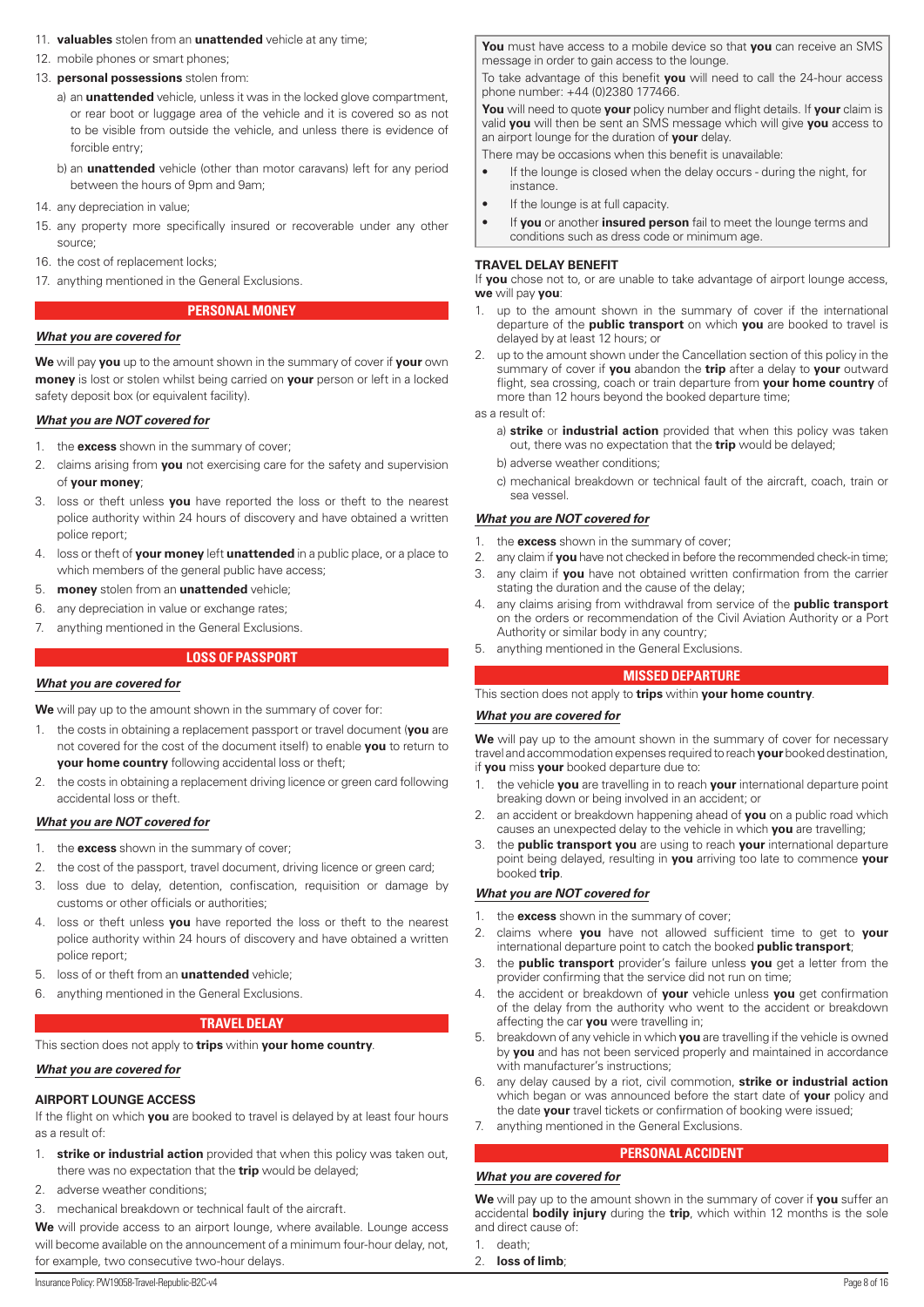<span id="page-8-0"></span>3. total and permanent **loss of sight** in one or both eyes; or

# 4. **permanent total disablement**.

## **SPECIAL CONDITIONS**

For persons over 75 at the time of the accident the death benefit will be limited to £1,500 and there will be no cover for **permanent total disablement**.

# *What you are NOT covered for*

- 1. any claims arising directly or indirectly from sickness, illness or disease;
- 2. any injury not caused solely by outward, visible, external means;
- 3. mental or psychological trauma not involving **your bodily injury**;
- 4. any claim arising directly or indirectly from **your** pregnancy;
- 5. any claims under this section not notified to **us** within 12 months of the date of the accident;
- 6. anything mentioned in the General Exclusions.

# **PERSONAL LIABILITY**

# *What you are covered for*

We will pay up to the amount shown in the summary of cover (including any legal costs related to the accident agreed by **us**) in costs if **you** become legally liable during **your trip** for an accident that causes:

- a) death or injury to any person.
- b) accidental loss or damage to property that is not owned by any insured person.

**NB**: If **you** are legally responsible for accidental damage to rented accommodation, **we** will pay up to £100,000 for a single incident.

## **SPECIAL CONDITIONS**

**You** or **your** legal representatives must give **us** written notice immediately **you** receive notice of any prosecution or inquest in connection with any circumstances which may give rise to a claim under this section.

No admission, offer, promise, payment or indemnity should be made by or **your** behalf without **our** prior written consent.

Every document issued to **you** must be forwarded to **us** immediately upon receipt.

**We** are entitled to take over and conduct in **your** name the defence or settlement of any claim or to prosecute in **your** name for **our** own benefit any claim for indemnity or damages against all other parties.

**We** may at any time pay the sum insured (after deduction of any sums already paid as compensation) or any lesser amount for which such claim(s) can be settled. Once this payment is made **we** will have no further liability for **your** claim.

# *What you are NOT covered for*

- 1. claims arising from accidental death of or physical injury to **you** or **your close relative**;
- 2. any liability resulting from **your** employment, trade, profession, business or that of **your close relative**;
- 3. **your** responsibility as an employer to anyone employed by **you** or **your close relative** in any trade, business or profession;
- 4. any agreement or contract which adds any liability which would not have existed otherwise;
- 5. any liability arising from **you** or **your close relative** owning or using aircraft, horse-drawn vehicles, motorised or mechanically propelled, assisted vehicles or towed vehicles, boats (other than rowing boats, punts), jet skis, jet bikes or wet bikes, animals (other than horses, domestic dogs or cats), firearms;
- 6. any liability resulting from wilful or malicious acts by **you**;
- 7. accidental injury or loss which has not been caused by **you**;
- 8. any liability resulting from **you** knowingly or unknowingly passing on any sexually transmitted disease to a third party;
- 9. any claim for personal liability which is covered by any other insurance held by **you**;
- 10. any claims arising from the occupation, except temporarily for the purposes of the **trip**, or ownership of any land or building;
- 11. any claim if **you** engage in any activity where this policy states that Personal Liability cover is excluded;
- 12. anything mentioned in the General Exclusions.

# **LEGAL EXPENSES**

DAS Legal Expenses Insurance Company Limited ('**DAS**') is the underwriter and provides the legal protection insurance under your policy. The legal advice service is provided by DAS Law Limited and/or a **preferred law firm** on behalf of **DAS**.

**DAS** agrees to provide the insurance described in this Section, in return for payment of the premium and subject to the terms, conditions, exclusions and limitations set out in this Section, provided that:

- 1. **reasonable prospects** exist for the duration of the claim
- 2. the **date of occurrence** of the insured incident is during the **period of insurance**
- 3. any legal proceedings will be dealt with by a court, or other body which **DAS** agree to, within the **countries covered** and
- 4. the **insured incident** happens within the **countries covered**.

# *What DAS will pay*

**DAS** will pay an **appointed representative**, on **your** behalf, **costs and expenses** incurred following an **insured incident**, provided that:

- a) the most **DAS** will pay for all claims resulting from one or more event arising at the same time or from the same originating cause is £25,000
- b) the most **DAS** will pay in **costs and expenses** is no more than the amount **DAS** would have paid to a **preferred law firm**. The amount **DAS** will pay a law firm (where acting as an **appointed representative**) is currently £100 per hour. This amount may vary from time to time
- in respect of an appeal or the defence of an appeal, you must tell DAS within the time limits allowed that the **you** want to appeal. Before **DAS** pay the costs and expenses for appeals, **DAS** must agree that **reasonable prospects** exist
- d) (d) for an enforcement of judgment to recover money and interest due to **you** after a successful claim under this section, **DAS** must agree that **reasonable prospects** exist, and
- e) (e) where an award of damages is the only legal remedy to a dispute and the cost of pursuing legal action is likely to be more than any award of damages, the most **DAS** will pay in **costs and expenses** is the value of the likely award.

# *What DAS will not pay*

In the event of a claim, if **you** decide not to use the services of a **preferred law firm**, **you** will be responsible for any costs that fall outside the **DAS Standard Terms of Appointment** and these will not be paid by **DAS**.

## **DEFINITIONS APPLICABLE TO THIS SECTION**

The following words have these meanings wherever they appear in this section in **bold**:

#### **appointed representative:**

The preferred law firm, law firm or other suitably qualified person **DAS** will appoint to act on **your** behalf.

#### **costs and expenses**

- a) All reasonable and necessary costs chargeable by the **appointed representative** and agreed by **DAS** in accordance with the **DAS Standard Terms of Appointment.**
- b) The costs incurred by opponents in civil cases if **you** have been ordered to pay them, or if **you** pay them with **DAS**' agreement.

## **countries covered**

As per the geographical area on **your** policy schedule

## **DAS Standard Terms of Appointment**

The terms and conditions (including the amount **DAS** will pay to an **appointed representative**) that apply to the relevant type of claim, which could include a conditional fee agreement (no win, no fee). Where a law firm is acting as an **appointed representative** the amount is currently £100 per hour. This amount may vary from time to time.

## **DAS**

**DAS** Legal Expenses Insurance Company Limited.

## **date of occurrence**

The date of the event that leads to a claim. If there is more than one event arising at different times from the same originating cause, the **date of occurrence** is the date of the first of these events. (This is the date the event happened, which may be before the date **you** first became aware of it.)

## **preferred law firm**

A law firm or barristers' chambers **DAS** choose to provide legal services. These legal specialists are chosen as they have the proven expertise to deal with **your** claim and must comply with **DAS**' agreed service standard levels, which **DAS** audit regularly. They are appointed according to the **DAS Standard Terms of Appointment**.

## **reasonable prospects**

For civil cases, the prospects that **you** will recover losses or damages (or obtain any other legal remedy that **DAS** have agreed to, including an enforcement of judgment), makes a successful defence or make a successful appeal or defence of an appeal, must be at least 51%. **DAS**, or a **preferred law firm** on **DAS**' behalf, will assess whether there are **reasonable prospects**.

## **You/Your**

Each insured person named on the insurance schedule.

# **INSURED INCIDENTS - PERSONAL INJURY**

## *What you are covered for*

**Costs and expenses** to pursue **your** legal rights following a specific or sudden accident that causes death or bodily injury to the **you**.

## *What you are NOT covered for*

Any claim relating to the following: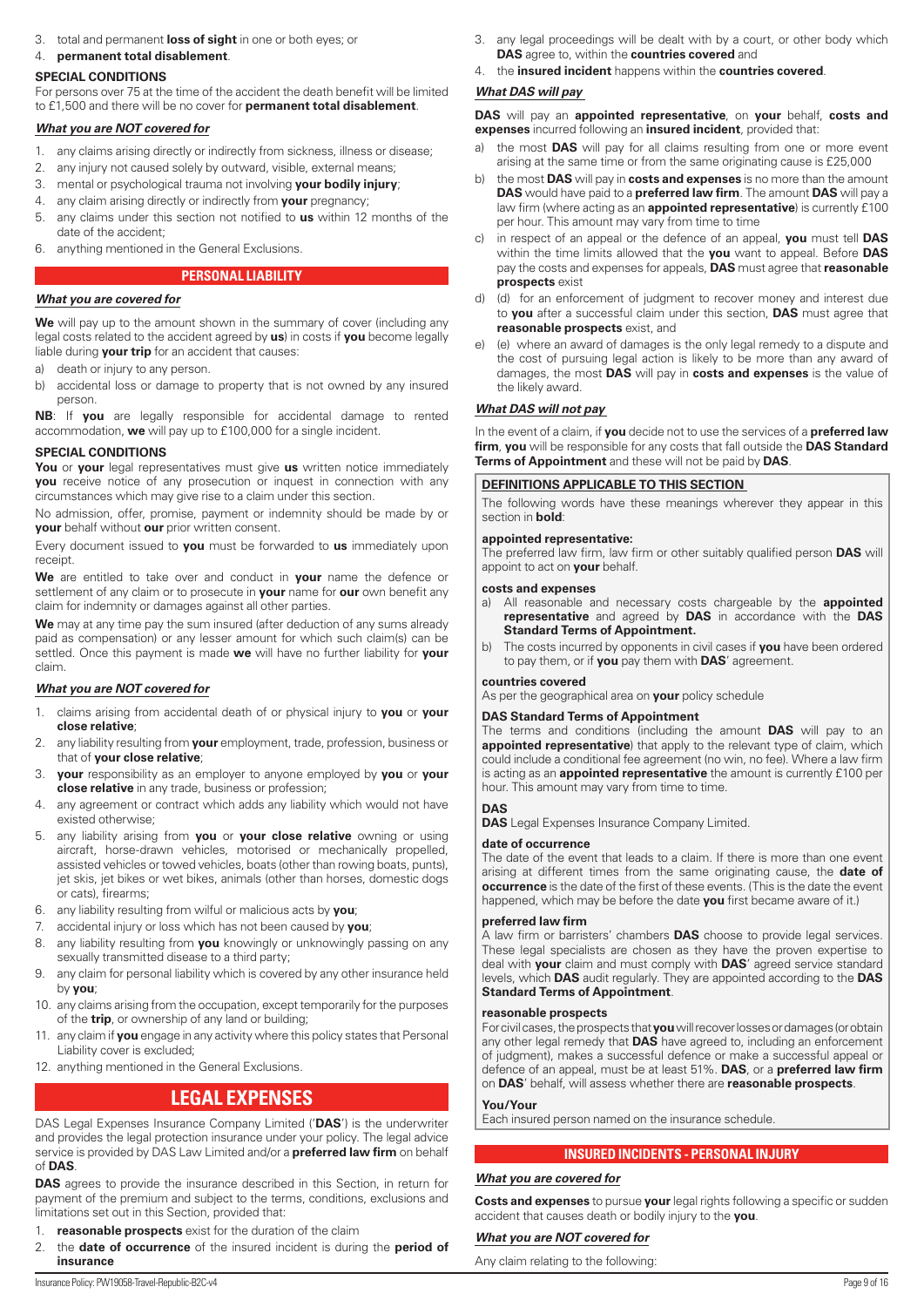- <span id="page-9-0"></span>a) any illness or bodily injury that happens gradually.
- b) psychological injury or mental illness unless the condition follows a specific or sudden accident that has caused physical bodily injury to **you**.
- c) defending **your** legal rights, but **DAS** will cover defending a counter- claim.
- d) any claim relating to clinical negligence.

# **SECTION EXCLUSIONS**

(also see General Exclusions on page 13).

## **DAS** *will not pay for the following:*

- 1. A claim where **you** have failed to notify **DAS** of the **insured incident** within a reasonable time of it happening and where this failure adversely affects the **reasonable prospects** of a claim or **DAS** consider their position has been prejudiced.
- 2. An incident or matter arising before the start of this cover.
- 3. **Costs and expenses** incurred before **DAS**' written acceptance of a claim.
- 4. Fines, penalties, compensation or damages that a court or other authority orders **you** to pay.
- 5. Any legal action **you** take that **DAS** or the **appointed representative** have not agreed to, or where **you** do anything that hinders **DAS** or the **appointed representative**.
- 6. A dispute with **DAS** not otherwise dealt with under section condition 7.
- 7. **Costs and expenses** arising from or relating to judicial review, coroner's inquest or fatal accident inquiry.
- 8. A claim caused by, contributed to by or arising from:
	- a) ionising radiation or contamination by radioactivity from any nuclear fuel or from any nuclear waste from burning nuclear fuel
	- b) the radioactive, toxic, explosive or other hazardous properties of any explosive nuclear assembly or nuclear part of it
	- c) war, invasion, act of foreign enemy hostilities (whether war is declared or not),civil war, rebellion, revolution, military force or coup
- 9. Any **costs and expenses** that are incurred where the **appointed representative** handles the claim under a contingency fee arrangement. (other than a conditional fee agreement (no win, no fee) which could apply under the **DAS Standard Terms of Appointment**)
- 10. Any claim where **you** are not represented by a law firm or barrister.

# **SECTION CONDITIONS**

1. **a)** On receiving a claim, if legal representation is necessary, **DAS** will appoint a preferred law firm as the **your appointed representative** to deal with **your** claim. They will try to settle **your** claim by negotiation without having to go to court.

**b)** If the appointed preferred law firm cannot negotiate settlement of **your** claim and it is necessary to go to court and legal proceedings are issued or there is a conflict of interest, then **you** may choose a law firm to act as the **appointed representative**.

**c)** If **you** choose a law firm as **your appointed representative** who is not a preferred law firm, **DAS** will give **your** choice of law firm the opportunity to act on the same terms as a preferred law firm. However if they refuse to act on this basis, the most **DAS** will pay is the amount **DAS** would have paid if they had agreed to the **DAS** Standard Terms of Appointment.

The amount **DAS** will pay a law firm (where acting as the **appointed representative**) is currently £100 per hour. This amount may vary from time to time.

**d)** The **appointed representative** must co-operate with **DAS** at all times and must keep **DAS** up to date with the progress of the claim.

- 2. **a) You** must co-operate fully with **DAS** and the **appointed representative**. b) **You** must give the **appointed representative** any instructions that **DAS** ask **you** to.
- 3. **a) You** must tell **DAS** if anyone offers to settle a claim. **You** must not negotiate or agree to a settlement without **DAS** written consent.

**b)** If **you** do not accept a reasonable offer to settle a claim, **DAS** may refuse to pay further **costs and expenses**.

**c) DAS** may decide to pay **you** the reasonable value of **your** claim, instead of starting or continuing legal action. In these circumstances **you** must allow **DAS** to take over and pursue or settle any claim on **your** behalf. **You** must also allow **DAS** to pursue at their own expense and for their own benefit, any claim for compensation against any other person and **you** must give **DAS** all the information and help **DAS** need to do so.

4. **a) You** must instruct the **appointed representative** to have **costs and expenses** taxed, assessed or audited if **DAS** ask for this.

**b) You** must take every step to recover **costs and expenses** and court attendance that **DAS** have to pay and must pay **DAS** any amounts that are recovered.

- 5. If the **appointed representative** refuses to continue acting for **you** with good reason, or if **you** dismiss the **appointed representative** without good reason, the cover **DAS** provide will end immediately, unless **DAS** agree to appoint another **appointed representative**.
- 6. If **you** settle or withdraw a claim without **DAS**' agreement, or does not give suitable instructions to the **appointed representative**, **DAS** can withdraw cover and will be entitled to reclaim from **you** any **costs and expenses DAS** has paid.
- 7. If there is a disagreement between **you** and **DAS** about the handling of a

8. **DAS** may require **you** to get, at **your** expense, an opinion from an expert that **DAS** considers appropriate on the merits of the claim or proceedings, or on a legal principle. The expert must be approved in advance by **DAS** and the cost agreed in writing between **you** and **DAS**. Subject to this, **DAS** will pay the cost of getting the opinion if the expert's opinion indicates that it is more likely than not that **you** will recover damages (or obtain any other legal remedy that **DAS** have agreed to) or makes a successful defence.

# 9. **You** must:

- a) keep to the terms and conditions of this section
- b) take reasonable steps to avoid and prevent claims
- c) take reasonable steps to avoid incurring unnecessary costs
- d) send everything **DAS** asks for, in writing, and
- e) report to **DAS** full and factual details of any claim as soon as possible and give **DAS** any information **DAS** need.
- 10. **DAS** will, at **DAS**' discretion, void this section (make it invalid) from the date of claim, or alleged claim, and/or **DAS** will not pay the claim if: a) a claim an **insured person** has made to obtain benefit under this section is fraudulent or intentionally exaggerated, or
	- b) a false declaration or statement is made in support of a claim.
- 11. Apart from **DAS**, **you** are the only person who may enforce all or any part of this section and the rights and interests arising from or connected with it. This means that the Contracts (Rights of Third Parties) Act 1999 does not apply to this section in relation to any third-party rights or interest.
- 12. If any claim covered under this section is also covered by another policy, or would have been covered if this section did not exist, **DAS** will only pay their share of the claim even if the other insurer refuses the claim.
- 13. This section is governed by the law that applies in the part of the United Kingdom, Channel Islands or Isle of Man where **you** normally live. Otherwise, the law of England and Wales applies.

All Acts of Parliament mentioned in this section include equivalent laws in Scotland, Northern Ireland, the Isle of Man and the Channel Islands as appropriate.

# **EUROLAW LEGAL ADVICE**

**DAS** will give **you** confidential legal advice over the phone on any personal legal problem under the laws of the member countries of the European Union, Isle of Man, the Channel Islands, Switzerland and Norway.

**You** can contact **DAS**' UK-based call centres 24 hours a day, seven days a week. However, **DAS** may need to call the insured person back depending on the enquiry. Advice about the law in England and Wales is available 24 hours a day, seven days a week. Legal advice for the other countries is available 9am-5pm, Monday to Friday, excluding public and bank holidays. If **you** call outside these times, a message will be taken and **DAS** will call **you** back within operating hours.

To help check and improve service standards, **DAS** may record all inbound and outbound calls.

To contact the above service, phone **DAS** on +44 (0) 117 934 0548. When phoning, please quote **your** policy number.

**DAS** will not accept responsibility if the Helpline Service fails for reasons **DAS** cannot control.

## **HOW TO MAKE A COMPLAINT**

We always aim to give **you** a high quality service. If **you** think **we** have let **you** down, **you** can contact us at:

- Customer Relations Department, **DAS** Legal Expenses Insurance Company Limited, **DAS** House, Quay Side, Temple Back, Bristol BS1 6NH Phone: 0344 893 9013
- Email: [customerrelations@das.co.uk](mailto:customerrelations@das.co.uk)

Completing our online complaint form at [www.das.co.uk/about-das](http://www.das.co.uk/about-das/complaints) [/complaints](http://www.das.co.uk/about-das/complaints)

Further details of our internal complaint-handling procedures are available on request.

If **you** are not happy with the complaint outcome or if **we've** been unable to respond to **your** complaint within 8 weeks, **you** can ask the Financial Ombudsman Service for a free and independent review of **your** complaint.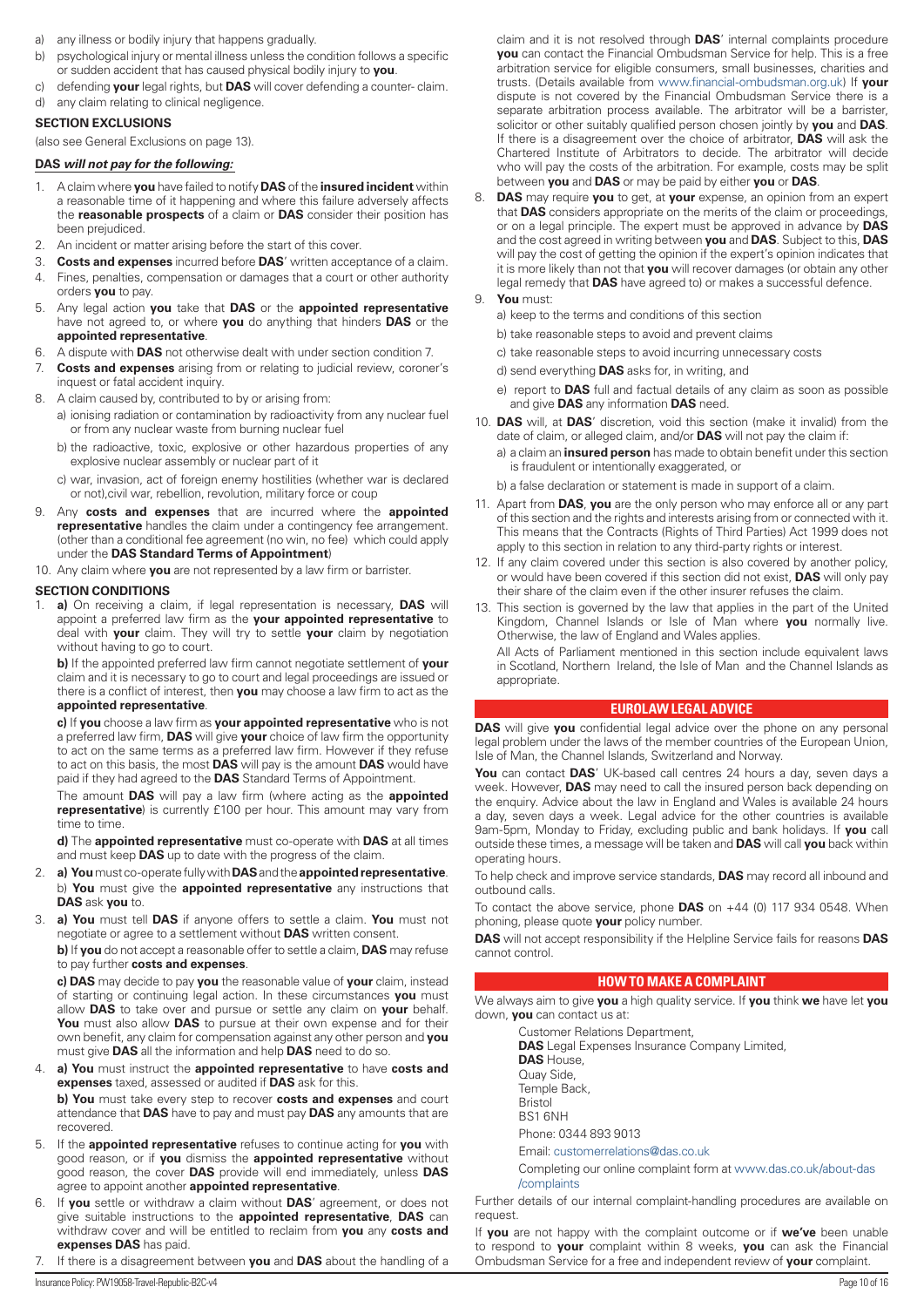<span id="page-10-0"></span>**You** can contact the Financial Ombudsman Service at:

Financial Ombudsman Service Exchange Tower, Harbour Exchange Square, London E14 9SR Phone: 0800 023 4567

Email: [complaint.info@financial-ombudsman.org.uk](mailto:complaint.info@financial-ombudsman.org.uk)

Further information is available on their website: [www.financial-ombudsman](http://www.financial-ombudsman.org.uk) [.org.uk](http://www.financial-ombudsman.org.uk)

Using this service does not affect **your** right to take legal action.

The Financial Ombudsman's role is to assess **our** handling of a claim in light of the policy terms. It is not to assess the quality of legal advice. If **you** are unhappy with the service provided by an **appointed representative** the relevant complaint-handling procedure is available on request.

# **FINANCIAL SERVICES COMPENSATION SCHEME**

**We** are covered by the Financial Services Compensation Scheme (FSCS). Compensation from the scheme may be claimed if **we** cannot meet **our** obligations. This will be dependent on the type of business and the circumstances of the claim. More information on the compensation scheme arrangements can be found on the FSCS website, [www.fscs.org.uk](http://www.fscs.org.uk)

# **DATA PROTECTION**

To comply with data protection regulations **we** are committed to processing personal information fairly and transparently. This section is designed to provide a brief understanding of how **we** collect and use this information.

**We** may collect personal details including name, address, date of birth, email address and, on occasion, dependent on the type of cover in place, sensitive information such as medical records. This is for the purpose of managing the products and services in place and this may include underwriting, claims handling and providing legal advice. **We** will only obtain personal information either directly from **you**, the third party dealing with **your** claim or from the authorised partner who sold this policy.

## **WHO WE ARE**

**DAS** is part of **DAS** Legal Expenses Insurance Company Limited which is part of **DAS** UK Holdings Limited (**DAS** UK Group). The uses of personal data by us and members of the **DAS** UK Group are covered by our individual company registrations with the Information Commissioner's Office. **DAS** has a Data Protection Officer who can be contacted at [dataprotection@das.co.uk](mailto:dataprotection@das.co.uk).

# **HOW WE WILL USE YOUR INFORMATION**

**We** may need to send personal information to other parties, such as lawyers or other experts, the court, insurance intermediaries, insurance companies, appointed service providers, specialist agencies or other members of the **DAS** UK Group, so they may contact **you** for **your** feedback. If the policy includes legal advice **we** may have to send the personal information outside of the European Economic Area (EEA) in order to give legal advice on non-European Union law. Dependent on the type of cover in place, the personal information may also be sent outside the EEA so the service provider can administer the claim.

We will take all steps reasonably necessary to ensure the personal data is treated securely and in accordance with this Privacy Notice. Any transfer outside of the EEA will be encrypted using SSL technology.

**We** will not disclose the personal data to any other person or organisation unless **we** are required to by our legal and regulatory obligations. For example, **we** may use and share the personal data with other organisations and public bodies, including the police and anti-fraud organisations, for the prevention and detection of crime, including fraud and financial sanctions. If false or inaccurate information is provided and fraud is identified, details will be passed to fraud prevention agencies to prevent fraud and money laundering. Further details explaining how the information held by fraud prevention agencies may be used can be obtained by writing to, or telephoning **DAS**. A copy is also accessible and can be downloaded via our website.

## **WHAT IS OUR LEGAL BASIS FOR PROCESSING YOUR INFORMATION?**

It is necessary for **us** to use the personal information to perform **our** obligations in accordance with any contract that **we** may have with the person taking out this policy. It is also in **our** legitimate interest to use the personal information for the provision of services in relation to any contract that **we** may have with the person taking out this policy.

## **HOW LONG WILL YOUR INFORMATION BE HELD FOR?**

**We** will retain personal data for 7 years. **We** will only retain and use the personal data thereafter as necessary to comply with **our** legal obligations, resolve disputes, and enforce **our** agreements. If **you** no longer want us to use the personal data, please contact us at [dataprotection@das.co.uk](mailto:dataprotection@das.co.uk).

## **WHAT ARE YOUR RIGHTS?**

The following rights are available in relation to the handling of personal data:

- the right to access personal data held
- the right to have inaccuracies corrected for personal data held
- the right to have personal data held erased
- the right to object to direct marketing being conducted based upon personal data held
- the right to restrict the processing for personal data held, including automated decision-making
- the right to data portability for personal data held

Any requests, questions or objections should be made in writing to:

The Data Protection Officer, DAS Legal Expenses Insurance Company Limited, DAS House, Quay Side , Temple Back Bristol BS1 6NH Email: [dataprotection@das.co.uk](mailto:dataprotection@das.co.uk)

## **HOW TO MAKE A COMPLAINT**

If there is any dissatisfaction with the way in which personal data has been processed, the Data Protection Officer can be contacted in the first instance using the details above.

If **you** remain dissatisfied, the Information Commissioner's Office can be approached directly for a decision. The Information Commissioner can be contacted at:

Information Commissioner's Office, Wycliffe House, Water Lane, Wilmslow, Cheshire SK9 5AF [www.ico.org.uk](http://www.ico.org.uk)

# **OPTIONAL ADDITIONAL COVER TO SECTION A**

The following sections are only applicable if **you** have paid the appropriate additional premium. Any optional additional cover will be shown on **your certificate of insurance**.

# **OPTIONAL EXCESS WAIVER**

This section of cover is only applicable if **you** have paid the appropriate premium and is noted in **your certificate of insurance**.

The **excess** is reduced to nil except where stated. This benefit must be purchased at the same time as buying **your** policy.

Note: Excess waiver does not apply to:

- a) claims under the Medical & Repatriation section for an injury sustained during the course of manual work, where the **excess** will be increased to £250.
- b) claims under the Personal Liability section where the excess is £200.

# **OPTIONAL MAXIMUM TRIP DURATION INCREASE**

Your policy can be extended to increase the maximum trip duration on an annual multi-trip policy from 31 to 62 consecutive days for an additional premium if **you** are under the age of 65.

# **OPTIONAL WINTER SPORTS COVER**

**If you are an Annual Multi-trip policy holder, you are entitled to 21 days' winter sports cover if you have paid the appropriate additional premium.**

**If you are a Single trip policy holder this upgrade will be shown on your certificate of insurance.**

This policy excludes participating in or practising for certain winter sports and activities. Please ensure that the activity **you** are doing is covered.

|                                                                         | This policy will cover you when you are engaging in the following winter          |  |  |
|-------------------------------------------------------------------------|-----------------------------------------------------------------------------------|--|--|
| sports on a non-competitive and non-professional basis during your trip |                                                                                   |  |  |
| when you have paid the additional winter sports premium:                |                                                                                   |  |  |
| Cat skiing (with guides)                                                | Snow blading (no jumping tricks)                                                  |  |  |
| Cross country skiing                                                    | Snow bobbing                                                                      |  |  |
| Glacier skiing                                                          | Snow scooting                                                                     |  |  |
| Langlauf (cross country skiing)                                         | Snow shoe walking                                                                 |  |  |
| Monoskiing (not for time trials/speed Snow shoeing                      |                                                                                   |  |  |
| skiing or racing)                                                       |                                                                                   |  |  |
| Skiing on piste                                                         | Snow tubing                                                                       |  |  |
| Skiing or snowboarding off piste Snow blading                           |                                                                                   |  |  |
| (within local ski patrol quidelines)                                    |                                                                                   |  |  |
| Sledging/tobogganing                                                    | Snow boarding on piste                                                            |  |  |
|                                                                         |                                                                                   |  |  |
|                                                                         | The following activities will be covered but there will be no cover in respect of |  |  |
| any Personal Accident or Personal Liability claims:                     |                                                                                   |  |  |
| Kite snowboarding                                                       | Snow carting                                                                      |  |  |
| Snow go karting                                                         | Snowmobiling                                                                      |  |  |
| Skidoo                                                                  | Snowmobile safari                                                                 |  |  |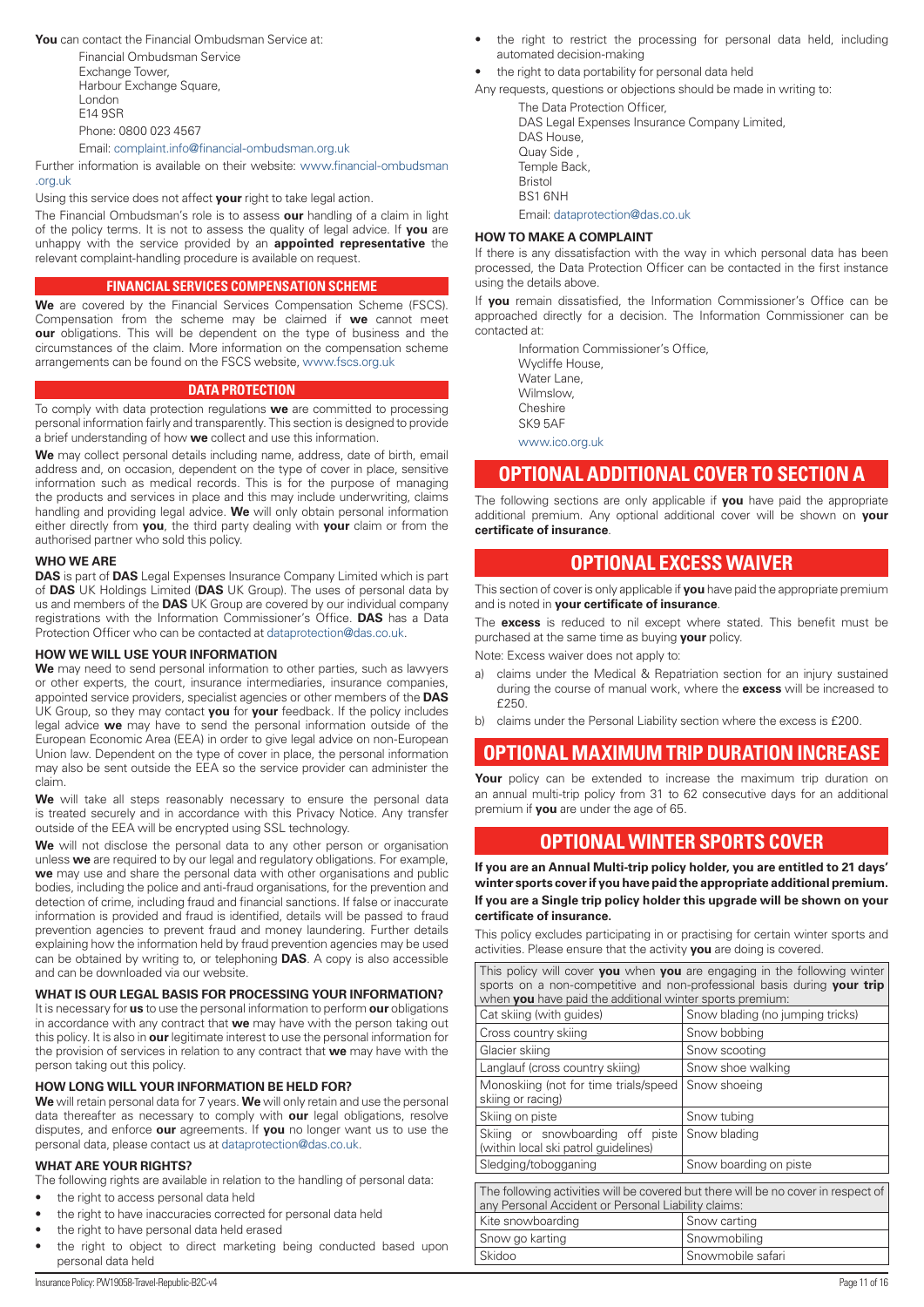<span id="page-11-0"></span>

| activities will remain excluded: | Even if the appropriate winter sports premium has been paid, the following |
|----------------------------------|----------------------------------------------------------------------------|
| Aerial skiing                    | Ski or ski bob                                                             |
| Air boarding                     | Ski race training                                                          |
| <b>Biathlon</b>                  | Ski racing                                                                 |
| <b>Bobsleigh</b>                 | Ski randonee                                                               |
| Freestyle skiing                 | Ski stunting                                                               |
| Heli skiing or heli boarding     | Ski touring                                                                |
| Ice climbing                     | Ski yawing                                                                 |
| Ice diving                       | Skiing/snowboarding off piste                                              |
| Ice fishing by snowmobile        | (outside local ski patrol quidelines/                                      |
| Ice holing                       | outside recognised and authorised<br>areas)                                |
| Ice marathon                     |                                                                            |
| Ice speedway                     | Snow biking                                                                |
| Nordic skiing                    | Snow cat driving                                                           |
| Paraskiing                       | Snow kiting                                                                |
| Ski acrobatics/aerials           | Snow parascending                                                          |
| Ski jumping                      | Tandem skiing                                                              |
| Ski mountaineering               | Use of skeletons                                                           |

You are not covered when engaging in organised competitions or when skiing against local authority warning or advice.

If **you** are undertaking a pursuit or activity which is not listed in this policy or are in any doubt as to whether cover will apply, please call **our** Travel Helpline as quoted on **your certificate of insurance.**

Benefits under the sections of cover already described are extended to cover winter sports. Please note that all terms, conditions and exclusions (except where these are amended under this upgrade) continue to apply for all sections in respect of winter sports.

# **WINTER SPORTS CANCELLATION OR CURTAILMENT**

# *What you are covered for*

If **you** have a valid claim under the Cancellation and **Curtailment** section, in addition to the benefits shown under that section **we** will pay up to the amount shown in the summary of cover for the cost of deposits **you** cannot recover, or payments **you** have made (or contracted to pay) for unused ski pass or ski school fees.

## *What you are NOT covered for*

- 1. anything mentioned in the exclusions relating to the Cancellation or **Curtailment section;**
- 2. anything mentioned in General Exclusions.

#### **SKIS, SKI EQUIPMENT & SKI PASS**

#### *What you are covered for*

In addition to the **Personal Possessions** and Baggage section **we** will pay up to the amount shown in the summary of cover if:

- 1. **ski equipment** belonging to or hired by **you** is damaged, stolen, destroyed or lost in the course of a **trip**;
- 2. **your** ski pass that **you** are carrying on **your** person or have left in a safety box is lost, stolen, or damaged in the course of a **trip**.

#### **SPECIAL CONDITIONS**

**Ski equipment** is covered against damage or loss whilst in use, if being used correctly. Skis are covered when locked to a roof rack, which is itself locked to the roof of a vehicle.

**You** must take care of **your ski equipment** and ski pass and must not leave them **unattended** at any time in a place to which the public has access.

## *What you are NOT covered for*

- 1. anything mentioned in the exclusions relating to the **Personal Possessions**  and Baggage section;
- 2. anything mentioned in the General Exclusions.

#### **PISTE CLOSURE**

## *What you are covered for*

If during a **trip you** are prevented from skiing at the pre-booked resort for more than 24 consecutive hours, because adverse weather conditions cause a total closure of the lift system (other than baby drags and lifts used for transport within the resort by non-skiers) **we** will pay up to the amount shown in the summary of cover:

- 1. for all travel costs and lift pass charges **you** have to pay to travel to and from a similar area to ski; or
- 2. as a cash benefit payable if no suitable alternative skiing is available.

#### *What you are NOT covered for*

- 1. **trips** in the Northern Hemisphere outside the period commencing 1st December and ending 31st March;
- 2. **trips** in the Southern Hemisphere outside the period commencing 1st May and ending 30th September;
- 3. anything mentioned in the General Exclusions.

#### **AVALANCHE OR LANDSLIDE**

#### *What you are covered for*

If, following avalanches or landslides, access to and from the ski resort is blocked or scheduled **public transport** services are cancelled or **curtailed we** will pay up to the amount shown in the summary of cover for extra accommodation and travel expenses to enable **you** to reach an alternative site. Evidence of limited access will be required.

# *What you are NOT covered for*

Anything mentioned in the General Exclusions.

# **SKI HIRE**

#### *What you are covered for*

If **your ski equipment** is delayed on the **outward journey** of a **trip** for more than 12 hours, then **we** will pay **you** up to the amount shown in the summary of cover for hire of equivalent replacement **ski equipment**.

#### *What you are NOT covered for*

- 1. the loss, damage or delay in transit of **your ski equipment** if **you** do not notify the carrier within 24 hours and obtain a Property Irregularity Report (PIR) or other report confirming the delay;
- 2. anything mentioned in the General Exclusions.

# **OPTIONAL SPORTS AND ACTIVITIES COVER**

Category A sports are automatically covered under **your** policy. Category B, C and D sports will be covered upon payment of an additional premium. Payment for additional categories includes coverage for all preceding categories (e.g. if **you** pay Category D **you** will be covered for A, B and C also) and will be noted on **your certificate of insurance**.

#### **You are not covered for taking part in any sports or activities unless they are listed below.**

Cover for the following activities is included providing it is not the main purpose of **your trip**, and is for non-competitive recreational or amateur purposes only during **your trip**. When participating in **your** activity **you** must ensure that it is adequately supervised and appropriate safety equipment is worn/used at all times.

| <b>Activity</b>                      | <b>Category</b> | <b>Conditions</b>                                                                                                                                                            |
|--------------------------------------|-----------------|------------------------------------------------------------------------------------------------------------------------------------------------------------------------------|
| Abseiling                            | C               | Must be professionally organised<br>and supervised                                                                                                                           |
| Aerobics                             | А               |                                                                                                                                                                              |
| Archery                              | А               |                                                                                                                                                                              |
| Badminton                            | А               |                                                                                                                                                                              |
| Banana boating                       | А               |                                                                                                                                                                              |
| <b>Basketball</b>                    | А               |                                                                                                                                                                              |
| <b>Bowls</b>                         | А               |                                                                                                                                                                              |
| Bungee Jump                          | B               | No Personal Accident cover                                                                                                                                                   |
| Camel/Elephant Riding                | <sub>R</sub>    |                                                                                                                                                                              |
| Camogie                              | R               |                                                                                                                                                                              |
| Canyoning                            | D               |                                                                                                                                                                              |
| Cricket                              | А               |                                                                                                                                                                              |
| Cycling                              | А               | No Tours. No Personal Liability<br>cover                                                                                                                                     |
| Cycle touring                        | C               |                                                                                                                                                                              |
| Deep Sea Fishing                     | B               |                                                                                                                                                                              |
| Dog Sledging                         | B               |                                                                                                                                                                              |
| Dry slope Skiing                     | Ċ               |                                                                                                                                                                              |
| Fell walking, rambling &<br>trekking | А               | Up to 2,000 metres altitude. No<br>cover for self-guided trekking;<br>trekking against local authority<br>advice; trekking on routes which are<br>not officially recognised. |
| Fishing                              | А               |                                                                                                                                                                              |
| Football                             | А               |                                                                                                                                                                              |
| Go Karting                           | B               | Up to 120cc. No Personal Liability<br>cover                                                                                                                                  |
| Golf                                 | А               |                                                                                                                                                                              |
| Gymnastics                           | R               |                                                                                                                                                                              |
| Hang Gliding                         | D               |                                                                                                                                                                              |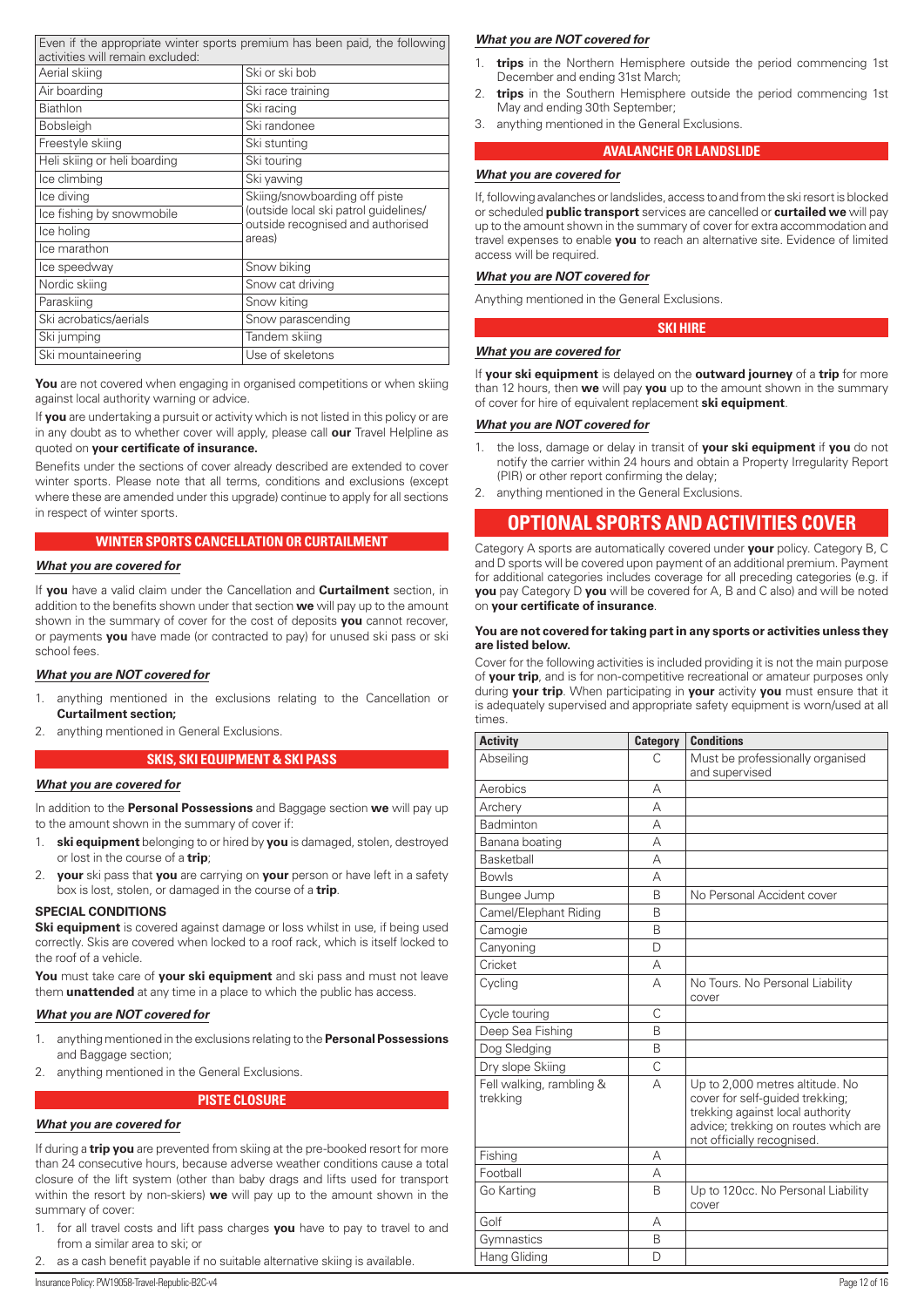<span id="page-12-0"></span>

| <b>Activity</b>                                                                             | <b>Category</b> | <b>Conditions</b>                                                                                                                                                                                                   |
|---------------------------------------------------------------------------------------------|-----------------|---------------------------------------------------------------------------------------------------------------------------------------------------------------------------------------------------------------------|
| Hiking                                                                                      | А               | Up to 2,000 metres altitude. No<br>cover for self-guided trekking;<br>trekking against local authority<br>advice; trekking on routes which are<br>not officially recognised.                                        |
| Hiking                                                                                      | B               | Between 2,000 and 6,000 metres<br>altitude. No cover for self-guided<br>trekking; trekking against local<br>authority advice; trekking on routes<br>which are not officially recognised.                            |
| Hockey                                                                                      | В               |                                                                                                                                                                                                                     |
| Horse riding within tour<br>organisers guidelines and<br>safety helmet worn at all<br>times | D               | No Polo, Hunting, Jumping or<br>Racing                                                                                                                                                                              |
| Hot Air Ballooning                                                                          | В               | As a passenger only                                                                                                                                                                                                 |
| Hydro Zorbing                                                                               | B               |                                                                                                                                                                                                                     |
| Hurling                                                                                     | B               |                                                                                                                                                                                                                     |
| Husky rides                                                                                 | А               |                                                                                                                                                                                                                     |
| Ice-skating                                                                                 | А               | Rink only                                                                                                                                                                                                           |
| Jet skiing                                                                                  | А               |                                                                                                                                                                                                                     |
| Kite surfing                                                                                | А               |                                                                                                                                                                                                                     |
| Land Yachting                                                                               | D               |                                                                                                                                                                                                                     |
| Marathon                                                                                    | А               |                                                                                                                                                                                                                     |
| <b>Martial Arts</b>                                                                         | B               | Training only and non-contact                                                                                                                                                                                       |
| Motorcycling                                                                                | B               | Over 55cc and unde 250cc only as a<br>rider or passenger when wearing a<br>helmet, providing the rider holds an<br>appropriate UK motorcycle licence.<br>No racing, no off-roading. No<br>Personal Liability cover. |
| Mountain biking                                                                             | C               | Excluding competition/racing                                                                                                                                                                                        |
| Paddle boarding                                                                             | А               |                                                                                                                                                                                                                     |
| Paragliding                                                                                 | $\mathsf{C}$    |                                                                                                                                                                                                                     |
| Parasailing                                                                                 | C               |                                                                                                                                                                                                                     |
| Parascending                                                                                | $\mathsf{C}$    | No Personal Liability cover                                                                                                                                                                                         |
| Pony trekking                                                                               | А               |                                                                                                                                                                                                                     |
| Racket ball                                                                                 | А               |                                                                                                                                                                                                                     |
| Rafting, canoeing and<br>kayaking                                                           | B               | including white water up to grade 3.<br>No Personal Liability cover                                                                                                                                                 |
| Rafting, canoeing and<br>kayaking                                                           | C               | including white water up to grade 4.<br>No Personal Liability cover                                                                                                                                                 |
| Rafting, kayaking and<br>canoeing                                                           | А               | No white water                                                                                                                                                                                                      |
| Rambling                                                                                    | А               |                                                                                                                                                                                                                     |
| Reindeer sledging                                                                           | А               | As a passenger only, professionally<br>organised and supervised                                                                                                                                                     |
| Roller skating                                                                              | А               |                                                                                                                                                                                                                     |
| Rounders                                                                                    | А               |                                                                                                                                                                                                                     |
| Rugby                                                                                       | B               |                                                                                                                                                                                                                     |
| Running/running 10kms                                                                       | А               |                                                                                                                                                                                                                     |
| Safari                                                                                      | B               | Not involving use of firearms (not<br>walking safari)                                                                                                                                                               |
| Sand Boarding                                                                               | С               |                                                                                                                                                                                                                     |
| Sand Yachting                                                                               | C               |                                                                                                                                                                                                                     |
| Scenic helicopter rides                                                                     | А               | As a passenger only, orofessionally<br>organised and supervised                                                                                                                                                     |
| Scuba Diving<br>Scuba Diving*                                                               | Α<br>D          | To a depth of 18 metres<br>Depth of between 18 and 30 metres<br>if BSAC, PADI, DIWA, SSI or SAA                                                                                                                     |
|                                                                                             |                 | member                                                                                                                                                                                                              |
| Sea Canoeing                                                                                | B               |                                                                                                                                                                                                                     |
| Show Jumping                                                                                | D               |                                                                                                                                                                                                                     |
| Skateboarding                                                                               | А               |                                                                                                                                                                                                                     |
| Snooker, pool and billiards                                                                 | А               |                                                                                                                                                                                                                     |
| Snorkelling                                                                                 | А               |                                                                                                                                                                                                                     |
| Squash                                                                                      | А               |                                                                                                                                                                                                                     |
| Surfing                                                                                     | А               | No Personal Liability cover                                                                                                                                                                                         |
| Swimming                                                                                    | А               | Must be undertaken in a pool, inland<br>waters or coastal waters within a 12<br>mile limit from land                                                                                                                |
| Table tennis                                                                                | А               |                                                                                                                                                                                                                     |
| Tennis                                                                                      | А               |                                                                                                                                                                                                                     |

| <b>Activity</b>                          | <b>Category</b> | <b>Conditions</b>                                                                                                                                                                        |
|------------------------------------------|-----------------|------------------------------------------------------------------------------------------------------------------------------------------------------------------------------------------|
| <b>Trekking</b>                          | B               | Between 2,000 and 6,000 metres<br>altitude. No cover for self-quided<br>trekking; trekking against local<br>authority advice; trekking on routes<br>which are not officially recognised. |
| Triathlon - Road Bike                    | B               |                                                                                                                                                                                          |
| Volleyball                               | А               |                                                                                                                                                                                          |
| Water polo                               | А               |                                                                                                                                                                                          |
| Water skiing                             | А               | Must be inland waters or coastal<br>waters within a 12 mile limit from<br>land. No Personal Liability cover                                                                              |
| Windsurfing                              | А               | Must be inland waters or coastal<br>waters within a 12 mile limit from<br>land. No Personal Liability cover                                                                              |
| Work Abroad                              | D               | No Personal Liability or Personal<br>Accident cover. Manual work will<br>be ground level only and involving<br>no wild animals or no machinery.                                          |
| Yachting, boating, sailing<br>and rowing | А               | Must be inland waters or coastal<br>waters within a 12 mile limit from<br>land. No Personal Liability cover                                                                              |
| Zip lining                               | А               |                                                                                                                                                                                          |

\*When **you** have paid the appropriate additional premium for Scuba diving at any depth the following endorsement applies:

SCUBA diving to a maximum depth of 30 metres will be covered provided that **you** hold a British Sub Aqua Club (B.S.A.C.) or equivalent certificate of proficiency for the dive being undertaken or **you** are under the direct supervision of a qualified instructor; are diving with proper equipment and not contrary to B.S.A.C. codes of good practice; are not solo/ cave/wreck diving; are not diving for hire or reward; are not diving within 24 hours of flying or flying within 24 hours of diving and are not suffering from any **medical condition** likely to impair **your** fitness to dive.

# **GENERAL CONDITIONS APPLICABLE TO ALL SECTIONS**

- 1. **You** must cooperate with **us** and provide **us** with any documentation or information **we** ask for, to evaluate **your** claim or to seek reimbursement from a third party. **We** will not pay any claim unless **you** cooperate with **us**.
- 2. All receipts must be retained and produced in the event of a claim. **Your** claim may be rejected if receipts are not produced.
- 3. If **we** require any medical certificates, information, evidence and receipts, these must be obtained by **you** at **your** expense.
- 4. If at the time of any incident giving rise to a claim under this policy there is other insurance covering the same loss, **we** will not pay more than **our** proportional share apart from a personal accident claim, which will be paid in full.
- 5. In the event of a claim, if **we** require a medical examination **you** must agree to this and in the event of death **we** are entitled to a post mortem examination, both at **our** expense.
- 6. **You** must take steps to recover any lost or stolen article.
- 7. **You** must take steps to avoid or minimise any loss or damage likely to give rise to a claim under this policy. **You** must act as if **you** are not insured.
- 8. **We** will make every effort to provide all services stated in this document. Remote geographical locations or unforseeable adverse local conditions may affect normal service.
- 9. **We** may at any time pay **our** full liability under this policy after which **we** will have no further liability.
- 10. If any claim is found to be fraudulent in any way this policy will not apply and all claims related or subsequent to the fraud will not be paid.
- 11. Unless some other law is agreed in writing, this policy is governed by English law. If there is a dispute, it will only be dealt with in the courts of England or of the country within the **United Kingdom** in which **your** main residence is situated.

# **GENERAL EXCLUSIONS APPLICABLE TO ALL SECTIONS**

**We** will not pay anything directly or indirectly caused by:

- 1. **your** suicide, deliberately injuring **yourself**, being under the influence of drugs (unless prescribed by a doctor) or alcohol, alcoholism or other alcohol related illnesses, drug addiction, solvent abuse, self-exposure to needless danger (unless **you** are trying to save someone's life);
- 2. **you** climbing on top of, or jumping from a vehicle or jumping from a building or balcony, or sitting, planking, balconing, owling or lying on any external part of any building, or climbing or moving from any external part of any building to another (apart from stairs, ramps or walkways) and falling regardless of the height, unless **your** life is in danger or **you** are attempting to save human life;
- 3. **you** fighting, except in self-defence;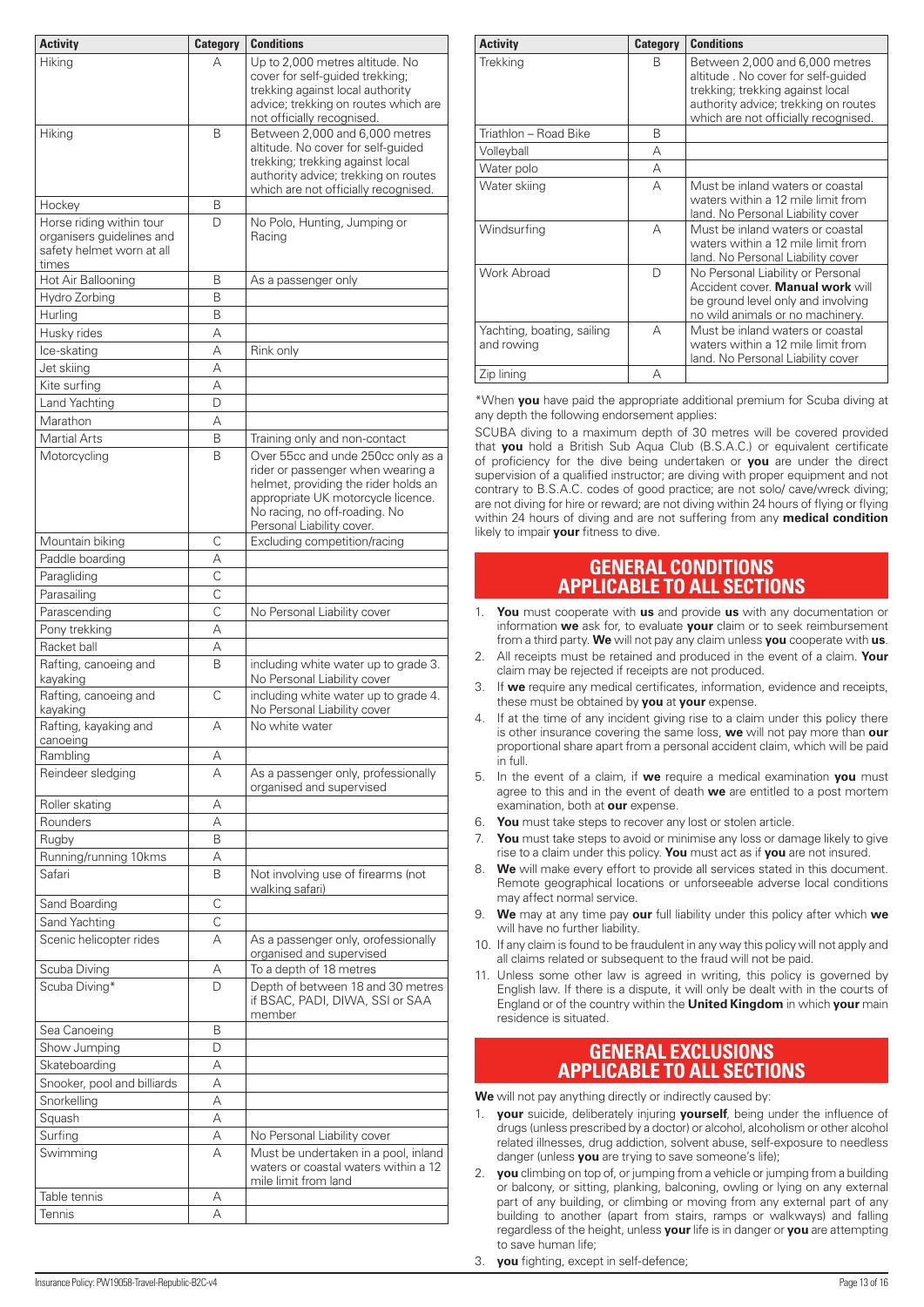- <span id="page-13-0"></span>4. air travel (other than as a fare-paying passenger on a regular scheduled airline or licenced charter aircraft);
- 5. bankruptcy/liquidation of any tour operator, travel agent or transportation company;
- 6. loss or damage to any property and expense or legal liability directly or indirectly caused by:
	- a) ionising radiations or radioactive contamination from any nuclear fuel or nuclear waste which results in burning of nuclear fuel or;
	- b) the radioactive, toxic, explosive or other dangerous properties of nuclear machinery or any part of it;
- 7. loss or damage arising from war, invasion, acts of foreign enemies, hostilities or warlike operations (whether war be declared or not), civil war, rebellion, revolution, insurrection, civil commotion or uprising, blockade, military or usurped power;
- 8. any **act of terrorism** (this exclusion does not apply to Emergency Medical and Repatriation Expenses or Personal Accident claims);
- 9. **you** riding on a motorcycle with an engine capacity in excess of 250cc or of any engine size if **you** fail to wear a crash helmet;
- 10. **you** riding on a quad bike;
- 11. **you** driving a motor vehicle or riding a motorcycle without an appropriate licence or when not insured under a motor insurance policy;
- 12. any sports or activities not listed under the sports and activities tables or which **you** have not paid the appropriate premium for;
- 13. **you** using a firearm;
- 14. winter sports of any kind (unless the appropriate premium has been paid); 15. any payment which **you** would normally have made during **your** travels, if nothing had gone wrong (for example, meals);
- 16. **your** travel to a country or specific area or event to which the Travel Advice Unit of the Foreign and Commonwealth Office or the World Health Organisation has advised against all, or all but essential travel;
- 17. claims arising from **your** wilful, malicious or unlawful acts;
- 18. a **pre-existing medical condition** not declared to and accepted by **us** in writing;
- 19. **you** driving, or in charge of a vehicle where **your** blood/urine alcohol level is above the legal limit stated in the laws of the country where the incident occurs;
- 20. circumstances which **you** knew about before **you** purchased this insurance or at the time of booking **your trip** (whichever is the earlier) which could result in a claim;
- 21. **your** failure to meet the eligibility criteria under this policy.

# **SECTION B - OPTIONAL GADGET COVER**

**You** can only purchase this upgrade if **you** are resident in the United Kingdom. If **you** have purchased a Single **Trip** policy, Gadget cover is included if **You** have paid the appropriate additional premium for the **Period of insurance** up to a maximum of 90 days.

If **you** have purchased Annual Multi-**trip** policy, **you** are covered when taking part in **Trip**s for up to 31 days during the **Period of insurance** when **you** have paid the appropriate additional premium. Please note that the **Excess** Waiver upgrade ONLY relates to the travel policy. This cannot be applied to the Gadget insurance upgrade.

# **CERTIFICATION OF COVER**

**Your** policy combined with **your certificate of insurance** certifies that insurance has been effected between **you** and **us**. In return for payment of the premium **we** agree to insure **you** in accordance with the terms and conditions contained in and endorsed on these documents.

# **INTRODUCTION**

**You** purchased this optional Gadget cover at the same time **you** purchased **your** Travel Insurance Policy. Optional Gadget cover provides cover for **your electronic equipment** against **theft, accidental damage and breakdown**  when **you** are on a **holiday** that is covered by **your** Travel Insurance Policy.

When **you** purchased **your** Gadget Insurance **you** selected the level of cover suitable for **you**. **Your** level of cover will be confirmed in **your** insurance certificate. Please ensure **you** keep **your** insurance certificate together with this policy in a safe place.

# **WHERE AND WHEN COVER APPLIES**

# **Period of this Policy**

The period of this Policy will be the same as the period of **your** Travel Insurance Policy and is shown in **your** insurance certificate.

# **Operative time and geographical area**

The protection under **your** Gadget Insurance starts and ends at the same time and applies in the same geographical areas as **your** Travel Insurance Policy and

# only when **you** are on a **holiday**.

# **HOW TO MAKE A CLAIM**

## **You** must:

1. Notify Trent - Services (Administration) Ltd as soon as possible after any incident likely to result in a claim under this insurance ; Trent - Services (Administration) Ltd, Trent House, Love Lane, **Cirencester** Gloucestershire GL7 1XD Telephone: 01285 626020 Email: [claims@trent-services.co.uk](mailto:claims@trent-services.co.uk)

Fax: 01285 626031

- 2. Report the **theft** of **your** mobile phone within 12 hours of discovery of the occurrence of the **theft**, to **your** airtime provider and instruct them to blacklist **your** handset;
- 3. Report the **theft** of **your electronic equipment** to the police within 24 hours of discovery and obtain a crime reference number in relation to the **theft** of the item.
- 4. If **we** replace **your electronic equipment** the ownership of the damaged or lost item is transferred to **us** once **you** have received the Replacement Item **we** have supplied. If the **electronic equipment you** have claimed for is returned or found **you** must notify **us** and send it to **us** if **we** ask **you** to do so.

Before **your** claim can be approved, **you** must pay the **excess**. The **excess** for a laptop, iPhone, smart phone or tablet is £50; for all other items, please refer to the **excess** in the Summary of Cover table.

If the above terms are not adhered to, then **your** claim may not be paid or paid in full.

# **DEFINITIONS**

The following words shall have the meanings given below wherever they appear in bold:

**Accessories**: Chargers, carrying cases, headphones and hands-free mounting kits, USB cables but excluding a SIM Card that were supplied with **your electronic equipment**.

**Accidental Damage**: The unintentional and unforeseen failure, breakage or destruction of **your electronic equipment**, with visible evidence of an external force being applied and which results in the **electronic equipment** being unusable.

**Breakdown**: The failure of any electrical or mechanical component in **your electronic equipment** due to a sudden and unforeseen fault, which causes **your electronic equipment** to stop working in the way the manufacturer intended and which requires repair or replacement before the **electronic equipment** can be used again.

**Commencement Date**: The date **your** cover begins with **us**, as detailed in **your** insurance certificate.

**Computer Virus:** Means a set of corrupting, harmful or otherwise unauthorised instructions or code including a set of maliciously introduced unauthorised instructions or code, programmatic or otherwise, that propagate themselves through a computer system or network of whatsoever nature. Computer virus includes but is not limited to 'Trojan Horses', 'worms' and 'time or logic bombs'.

**Cosmetic Damage**: Any damage which is non-structural, including but not limited to scratches, dents and marks, which does not affect the usage of the **electronic equipment**.

**Electronic Data:** Means facts, concepts and information converted to a form useable for communications, interpretation or processing by electronic and electromechanical data processing or electronically controlled equipment and includes programmes, software and other coded instructions for the processing and manipulation of data or the direction and manipulation of such equipment.

**Electronic Equipment:** The item or items purchased and owned by **you**, as new and in full working order, from a UK VAT registered company and for which **you** hold **proof of purchase**, and that is insured by **us** as detailed in **your** insurance certificate.

**End date:** The date that all cover under **your** policy will cease being the date on **your** insurance certificate. or the date **you** return **home**.

**Excess:** The amount **you** will be required to pay towards each claim **you** make under this policy.

**Holiday:** A journey which commences when **you** leave **your home** for an overseas destination and ends when **you** return **home**. This must not exceed the maximum duration for an individual trip as shown on **your** insurance certificate.

**Home: Your** usual place of residence in the **UK**, Channel Islands or Isle of Man. **Immediate Family: Your** husband, wife, civil partner, partner, children or parents, who permanently live in **your home**.

**Period of Insurance:** The period of time between the **commencement date** and the **end date** which is shown on **your** insurance certificate and that the policy will be in force for. Cover under this policy only applies when **you** are on **your holiday**.

**Proof of Purchase:** An original receipt and any other documentation required to prove **your electronic equipment** was purchased from a **UK** VAT registered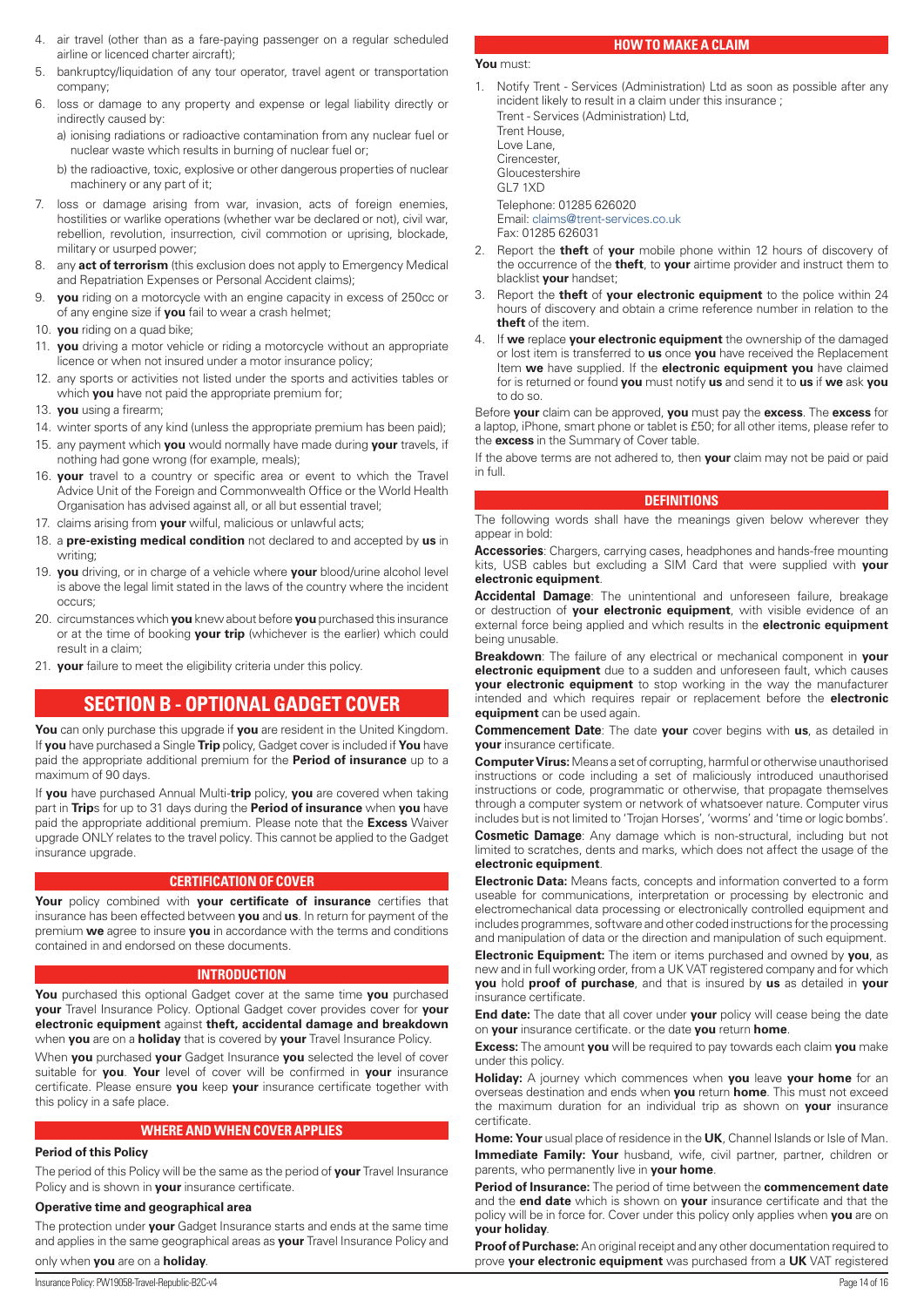company and that it is owned by **you** - including the date of purchase, make, model, serial and IMEI number of **your electronic equipment**, where applicable.

**Replacement Item(s):** An identical item of **electronic equipment** of the same age and condition. or if not available, one of comparable specification or the equivalent value taking into account the age and condition of the original item of **electronic equipment**. **Replacement items** will only be delivered to a **UK** address of **your** choice **you** will need to arrange onward shipment to **your** destination choice.

**Terrorism:** Any act including but not limited to the use, or threat, of violence or force by any person or organisation involving, causing or threatening harm or putting the public or any section of the public in fear if it is likely that the purpose is of a political, religious, ideological (of an intellectual or rational nature) or similar nature.

**Theft:** The unauthorised dishonest appropriation or attempted appropriation of the insured **electronic equipment**, by another person with the intention of permanently depriving **you** of it.

**UK:** England, Scotland, Wales and Northern Ireland.

**Unattended:** Not visible to **you** and not within **your** arms' length reach. **We** will not pay any claims for property left **unattended** in publicly accessible places. **you** must act as though **you** are not insured.

**Unauthorised Calls, Texts or Data Use:** Any calls, texts or data use made from **your electronic equipment** after the time that it was stolen, to the time that it was blacklisted by **your** airtime provider.

**We, Us, Our, Insurer:** UK General Insurance Ltd on behalf of Great Lakes Insurance SE.

**You, Your:** The insured person, who owns the specified **electronic equipment** as stated on **your** insurance certificate.

## *What is covered:*

In return for **your** premium payment **we** will insure **yourelectronic equipment** for the **period of insurance** as stated on **your** insurance certificate, subject to the terms and conditions in this document and any variations and amendments which have been confirmed in writing by **us**. Please read **your** policy carefully to ensure **you** understand the cover **we** are providing **you** and that **you** comply with **our** terms and conditions.

# **BASIS OF COVER**

#### A. Accidental Damage

**We** will pay up to the amount shown in the Summary of Cover table for the costs of repairing **your electronic equipment** as a result of **accidental damage**. If **we** are unable to economically repair **your electronic equipment** then, at **our** discretion, a Replacement Item will be provided by **us**.

In addition to claims excluded under the "What is Not Covered" section, **we** will not pay for **accidental damage** caused by:

- 1. deliberate damage or neglect of the **electronic equipment**;
- 2. failure on **your** part to follow the manufacturer's instructions;
- 3. inspection, maintenance, routine servicing or cleaning.

# B. Theft

**We** will pay up to the amount shown in the Summary of Cover table to replace **your electronic equipment** with a Replacement Item if it is stolen. Where only part or parts of **your electronic equipment** have been stolen, **we** will only replace for that part or parts.

In addition to claims excluded under the "What is Not Covered" section, **we** will not pay for **theft**:

- 1. where the **theft** has occurred from any motor vehicle where **you** or someone acting on **your** behalf is not in the vehicle, unless the **electronic equipment** has been concealed in a locked boot, locked glove compartment or other locked internal compartment and all the vehicle's windows and doors were closed and locked and all security systems had been activated;
- 2. from any premises, building, land or vehicle unless force, resulting in damage to the building, premises or vehicle was used to gain entry or exit;
- 3. where the **electronic equipment** has been removed from **your** control or the control of a member of **your immediate family** unless it was not left **unattended**;
- 4. where the **electronic equipment** has been left **unattended** when it is away from **your home**;
- 5. where all precautions have not been taken.
- 6. If **you** do not report the **theft** of **your electronic equipment** to the Police within 48 hours of discovering it and do not obtain a written policy report.

# C. Breakdown

If a **breakdown** of **your electronic equipment** occurs outside of the manufacturer's guarantee or warranty period **we** will pay up to the amount shown in the Summary of Cover table for the repair costs. If **we** are unable to economically repair **your electronic equipment** then, at **our** discretion, a Replacement Item will be provided by **us**.

**We** will not pay for any **breakdown** claims excluded under the "What is Not Covered" section.

## D. Liquid Damage

**We** will pay up to the amount shown in the Summary of Cover table to repair or

provide a Replacement Item for **your electronic equipment** if it is damaged as a result of accidentally coming into contact with any liquid.

**We** will not pay for any liquid damage claims excluded under the "What is Not Covered" section.

#### **Unauthorised Calls, Texts or Data Use**

Where **your** item of **electronic equipment** is a device where **you** are charged for Unauthorised Calls, Texts or Data Use and it is lost or stolen, **we** will refund the cost of any calls, texts or data used after the time it was lost or stolen to the time it was blacklisted by **your** airtime provider. This is subject to **you** providing an itemised bill. The maximum **we** will pay for any one occurrence is £100.

In addition to claims excluded under the "What is Not Covered" section, **we** will not pay for:

1. any Unauthorised Calls, Texts or Data Use where the **theft** has not been reported to **your** airtime provider within 12 hours of the **theft** occurring.

## **REPLACEMENT CONDITION**

Where **we** are able to provide a replacement, this is not on a 'new for old' basis. Cover is limited to one replacement per **period of insurance** per item, up to the amount specified in **your** insurance certificate. If **your electronic equipment** cannot be replaced with an identical item of **electronic equipment** of the same age and condition, **we** will replace it with one of comparable specification or the equivalent value taking into account the age and condition of the original item of **electronic equipment** subject to the following depreciation scale:

- 10% over two years old and less than three years old
- 20% over three years old and less than four years old
- 30% over four years old and less than five years old
- 40% over five years old and less than six years old

# *What is not covered:*

- 1. Repairs or any other costs for:
- a) cleaning, inspection, routine servicing or maintenance;
- b) Loss or damage arising from a manufacturer's defect or recall of the **electronic equipment**;
- c) replacement of or adjustment to fittings, control knobs or buttons, batteries or aerials;
- d) any repairs carried out without prior authorisation from **us**;
- e) wear and tear to the **electronic equipment** and/or gradual deterioration of performance;
- f) **Cosmetic damage**.
- 2. Any claim if the serial number, IMEI (international mobile equipment identity) or simgate has been tampered with in any way.
- 3. Any claim made, or any event causing the need for a claim to be made, which occurred prior to the **commencement date** of the **period of insurance**.
- 4. Any claim for a mobile phone or iPhone which has not been used for its core purpose since the inception of **your** policy, or since it was added to **your** policy, as verified by **your** airtime provider.
- 5. Any claim arising whilst **you** are not on **holiday**.
- 6. Any repair or replacement if a SIM card registered to **you** was not in the insured mobile phone or **electronic equipment** at the time of the **accidental damage**, **theft**, **breakdown**, or liquid damage.
- 7. Any expense incurred arising from not being able to use the **electronic equipment**, or any costs other than the repair or replacement costs of the **electronic equipment**.
- 8. **Accidental damage**, **theft**, **breakdown** or liquid damage to **accessories** of any kind.
- Any **breakdown** arising from the failure of any electrical or computer equipment, software, micro-controller, microchip, Accessories or associated equipment to correctly recognise and process any calendar date or time.
- 10. Reconnection costs or subscription fees of any kind.
- 11. Costs arising from the replacement of any personalised ring tones, graphics, downloaded material or software.
- 12. Items purchased from an on-line auction site unless from a **UK** VAT registered company.
- 13. Any costs for loss or damage to information or data or software contained in or stored on the **electronic equipment** whether arising as a result of a claim paid by this insurance or otherwise.
- 14. Any other costs that arise directly or indirectly from the event which led to **your** claim unless specifically stated in this policy.
- 15. Liability of whatsoever nature arising from ownership or use of the **electronic equipment**, including any illness or injury resulting from it.
- 16. Value Added Tax (VAT) where **you** are registered with HM Revenue & Customs for VAT.
- 17. Claims arising from **terrorism**, war, invasion, acts of foreign enemies, hostilities whether war is declared or not, civil war, rebellion, revolution, insurrection, military or usurped power, confiscation, nationalism or requisition or destruction or damage to property by or under the order of any government or public or legal authority.
- 18. Claims arising from damage or destruction caused by, contributed to or arising from (i) ionizing radiation or contamination by radioactivity from any nuclear fuel or from any nuclear waste from the combustion of nuclear fuel;